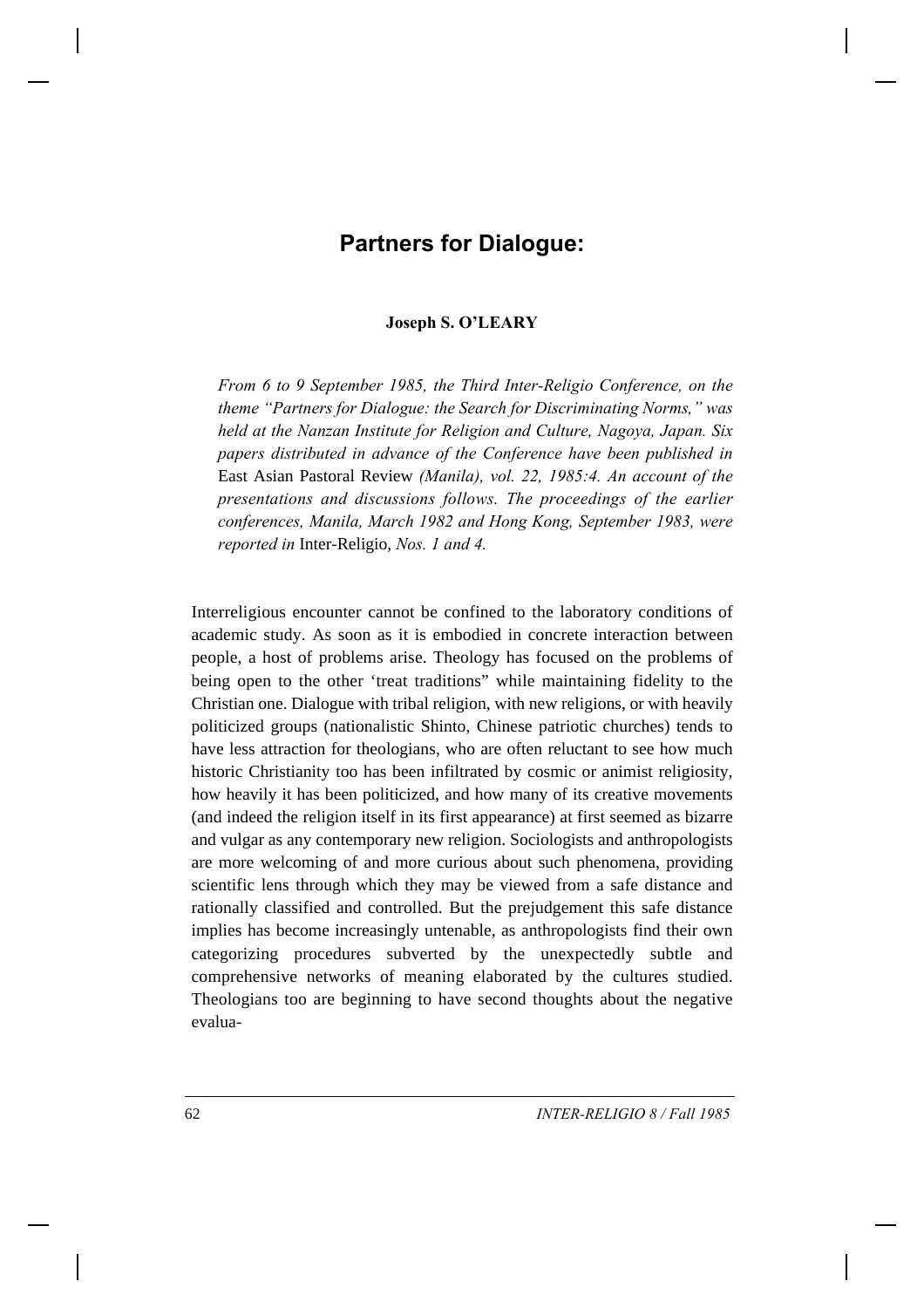tion of "religion" as opposed to "faith" espoused by Barthians, secularists, liberation theologians and some psychologists of religion. The brutal exclusiveness of such a norm for dialogue is particularly evident in the Asian context.

Christians in Asia are not free to pick and choose their partners for dialogue and interaction in accord with a rarefied ideal of authentic religion, one realized nowhere in history. If they wish to witness to the Kingdom and work effectively for it in this region they cannot neglect the fellow-workers by their side, whether these come from the ranks of Buddhism or Shinto, Soka Gakkai or the Unification Church, shamanism, tribal groups, or Christian fundamentalism. Yet not all religion, still less everything that calls itself religion, is intrinsically innocent; indeed at all times religious zeal has had its demonic perversions. Thus a union of people of good will today may often have to apply norms derived from the Enlightenment against religions which trample on reason, liberty, tolerance. Yet these Enlightenment norms themselves are not totally above question, for a religion we regard at first as insane may well turn out to be telling us something about the limitations of our idea of reason. Religions which are politically or psychologically oppressive should be resisted in the degree that they are so, but with the consciousness that no religion can claim to have no oppressive aspects, and that even oppressive religions may serve a liberative function for some people in some contexts.

One might continue to multiply the riddles and antinomies the dialogue between religions faces, and as one does so it becomes clear that the norms for such dialogue can never be simple or static ones. Only through the accumulation of experiences and mistakes can a body of wisdom about how to proceed in such dealings be assembled. The Inter-Religio discussions reveal that this learning process is in full swing among reflective Christian activists in the region. If no clear and distinct norms were established during the days of discussion, this in itself may be a sign of how sophisticated their awareness of the problems has become. If one clear message emerged, it was that one cannot vault over the local context and the concrete values at stake there, General norms have only the most vaguely regulative function; the texture of our thinking on the question must become ever more thoroughly situational. Indeed, interaction with other religions, old and new, lights up the thoroughly situational character of Christianity itself, and its theologies, at all periods.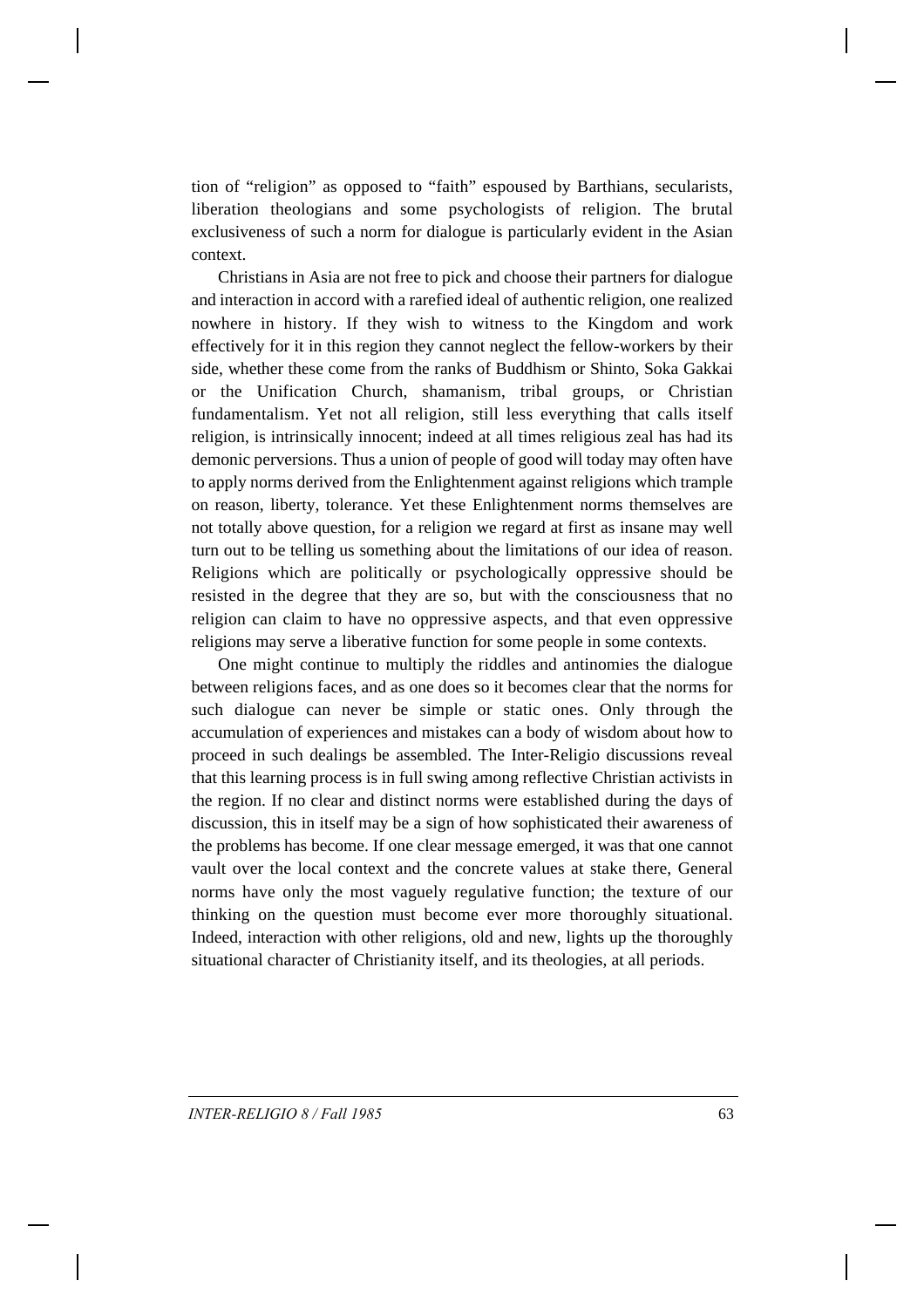#### **Reports**

As one listened to the participants' reports on the activities of the Inter-Religio institutes throughout East Asia, it already emerged that the search for lucid principles for the pursuit of interreligious dialogue was a concern common to their widely varying contexts. Felipe Gomez told how the East Asia Pastoral Institute dealt with inculturation (applying lessons of African experience to the Asia/Pacific region) and increasingly oriented its students to interreligious encounter. Michael Sastrapratedja spoke of the relation between religion and state ideology, and the growth of fundamentalist trends, as major concerns in Indonesia. Eugene Denis reported on a book of guidelines prepared for the Thai Catholic Bishops, with a view to making the best use of a context in which the civil roles of Catholics may oblige them to participate in Buddhist ceremonies, and Seri Phongphit described the growth of Catholic openness towards Buddhists through their shared work for development and human rights. Edward Khong told how, in Hong Kong, leaders of the different religions were acting together, notably in dialogue with the Peking authorities, as they prepared for 1997. Raymond Renson of the Oriens Institute, Tokyo, spoke of problems faced by the Commission for Non-Christians in Japan in producing its *Guidelines for Catholics with regard to Ancestors and the Dead.* Jim Heisig described how the Nanzan Institute has found itself more and more accepted by the official church, in contrast to the sense of exploring an adventurous frontier expressed by participants at the 1982 conference. Thomas Immoos related that the Sophia University Institute had set up a Shinto study group, and spoke of projects to inculturate the liturgy and of his personal research on a theology of Shinto from the point of view of Eliade and Jung, noting that such a theology can be derived only from the experience of the *matsuri.* Hakan Eilert spoke of the twice-yearly seminars organized by the NCC Institute, Kyoto, followed by brief stays at Japanese religious sites, which stimulate pastors and laity to undertake studies of Japanese religion and culture. Sean McDonagh, Bishop Bienvenido Tudtud and Moctar Matuan described the work of the Gowing Memorial Research Center (Philippines): research into tribal religion, sometimes conducted by tribal people themselves; involvement in the struggle to save the lands and environment; participation of visiting researchers from other countries.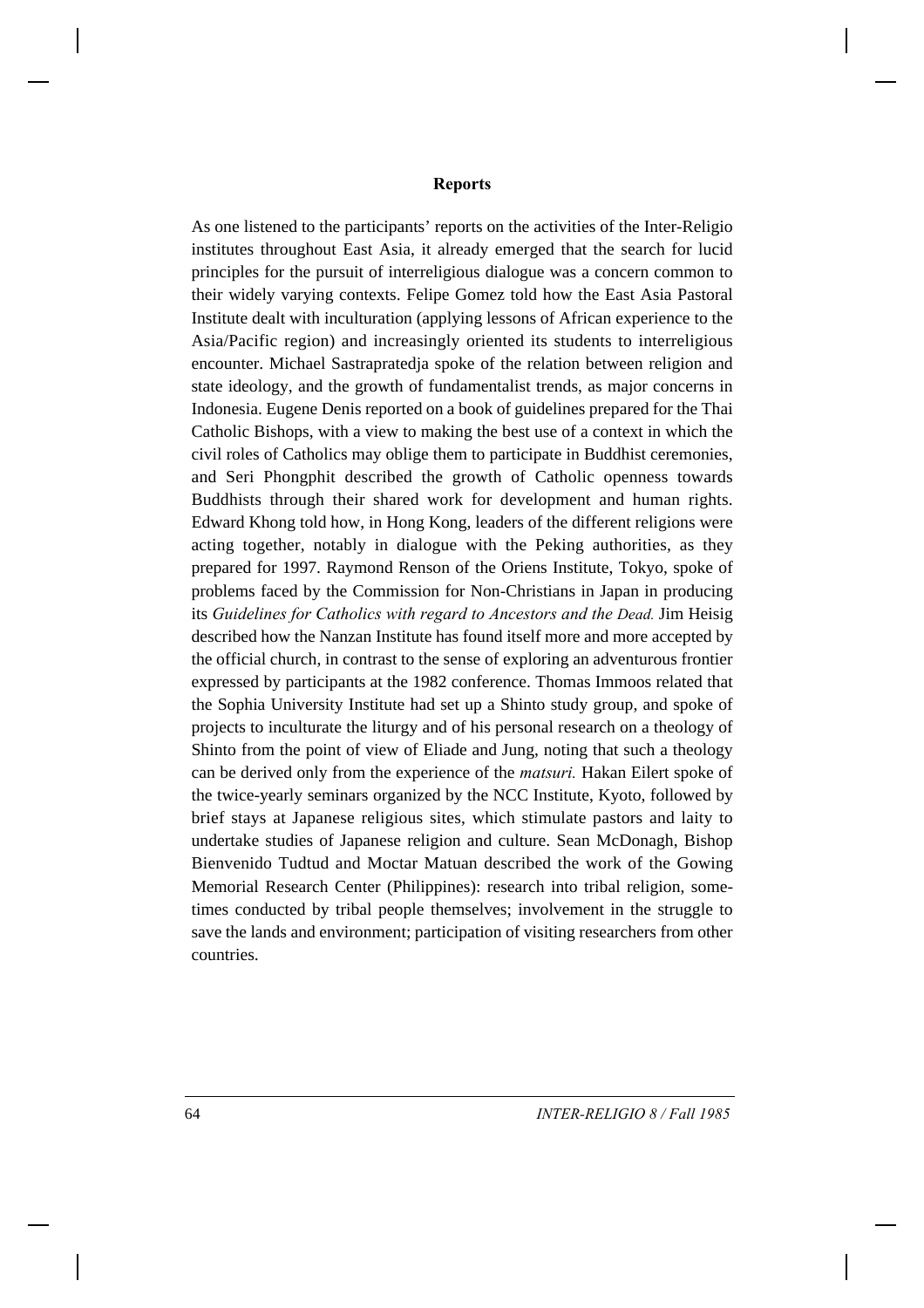### **Langdon Gilkey: Plurality and its Theological Implications**

In his paper (EAPR, pp. 326-39) Professor Gilkey had explored the shift in the relation of Christianity to other faiths "from a position of clear superiority to one of rough parity" and had pleaded for "a religious or theological mode of universality, that is, an interpretation of religious symbols that is inclusive of other traditions" and also avoids the element of absolutism still found in Tillich's and Schuon's efforts in this line. "A slide towards radical relativity has appeared; and any theological basis we might suggest for stopping that slide also begins itself to slide **'** But in order to resist a Khomeini or a Falwell we must assert "the value of the free, just and equal community which this theocratic tyranny so deeply threatens:' "The present flood of relativity is balanced by the stern demands for liberating praxis and for creative theory." In his keynote address, Gilkey expressed his personal fascination with and bafflement by the issue of religious plurality. Since the Enlightenment the relativity of all verbal and conceptual expressions has slowly impressed itself on almost all Christian theologians. How far does this relativity extend? The end of Western dominance in the course of the twentieth century and the rise of cultural alternatives (including upsettingly successful inroads of other faiths) has brought to light the ambiguities hidden in Western consciousness for centuries, and has thrust Christianity into the unaccustomed role of accused rather than accuser. Christianity is forced to recognize its cultural particularity, and the fact that none of its symbols can be extracted from the hellenic-semitic cultural system to which they belong, so that even the notion of God is opened to radical reinterpretation in a situation of cultural pluralism. The liberal, Tillichian approach, holding to the supremacy of Christian revelation, is still, in Wilfred Smith's words, a polite, tolerant, genteel imperialism. Gilkey proceeded to the other horn of the pluralist dilemma, the need to counter the Intolerable, the appearance of religions and ideologies that are destructive or demonic, which have created the most terrible social dilemmas of the century. The new religious right uses the sacred as a weapon of American imperialism and calls for a resistance such as the Barmen Confession opposed to Hitler. Thus not all forms of religion can or should be tolerated. Can one develop the necessary norms, the norms that allow one to say No, without falling back into intolerance? The ethical, as Kierkegaard reminds us, demands at least that pinch of absolutism that allows us to take a determinate stand. Political and dialogal praxis allows us to incarnate a certain relative absolutism, standing somewhere without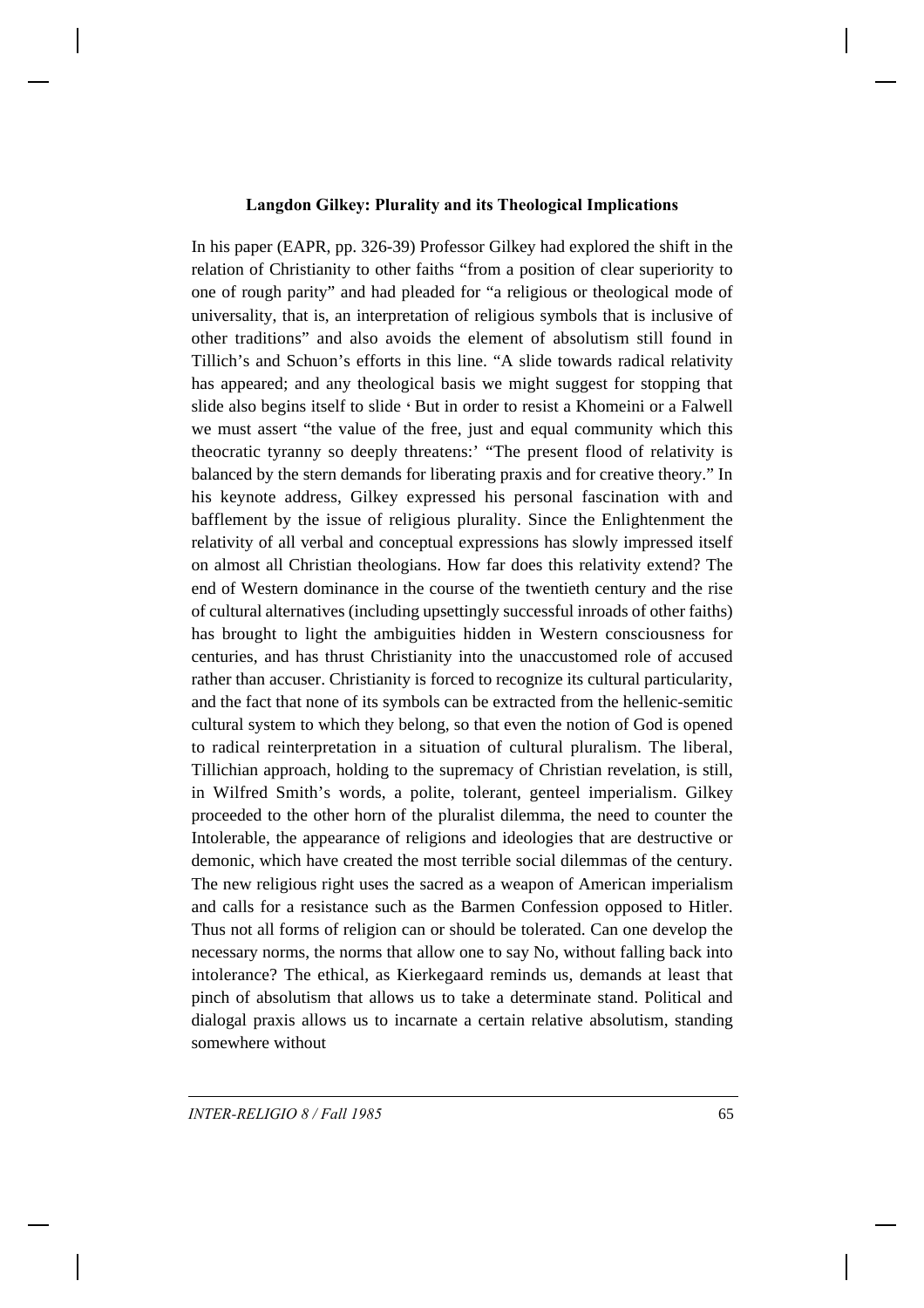being fanatical. Our generation is rather on its own in facing these problems, not known in the past.

Bishop Bienvenido Tudtud, in his response, observed that dogmas are only "a finger pointing at the moon" and should not enslave us. We must learn to live with contradictory ideas while still functioning as engaged, concerned human beings. Thomas Immoos thanked the speaker, remarking that theologians too often left one in the lurch by providing no norms for discriminating bona fide religions from the criminal or lunatic fringe. Gilkey observed that to make the American way of life or civil religion a norm was even more dangerous than adopting a polemic Christian norm. Sung-Hae Kim criticized the vagueness of the conclusions of Gilkey's paper (EAPR, pp. 338- 39); Gilkey agreed that these suggestions were the most tentative of pointers, that the finger was not even a finger yet. Hakan Eilert asked why theologians have not taken seriously the point of view of F. Schuon; Gilkey supposed that it is because his account of Christianity was too one-sidedly sacramental, ignoring the social gospel for instance, and that his subjection of all religious traditions to a mystical absolute is unattractive to theologians. Joseph O'Leary suggested that pluralism is helping Christianity, paradoxically, to find its identity, throwing it back on the poverty and finitude of its tradition, now grasped in its entirety as one "finger" among others. "We theologians," Gilkey opined, "are at the frontier, and our colleagues, in philosophy for example, have not yet begun to realize that Western consciousness is relative."

Jim Heisig wondered if the shock which the realization of "parity" had inflicted on reflective theologians was felt at the level of more primary expressions of belief, or by Shinto and Buddhist believers. Perhaps the real interreligious dialogue was happening at the level of spirituality without the sense of relativization registered in sophisticated reflection. Gilkey felt that Buddhists too are bound to be affected by the shock of relativity, even if it has not yet become explicit (indeed the experience is quite recent on our side too). For instance, in Buddhism "higher consciousness" is the norm of what is true, yet a Calvin knew nothing of it; it appears in the interreligious perspective, then, as but one way among others, unless one is prepared to uphold a mystical imperialism which sees all religions converging on this single peak.

Richard Wentz recalled that the shock of realizing there was a fusion between the churches and American culture has set theologians in the 50s creating an abstract ideological Christianity immune to cultural contamination. We must renounce the recourse to such insulation and face the fact that religion always has a political and cultural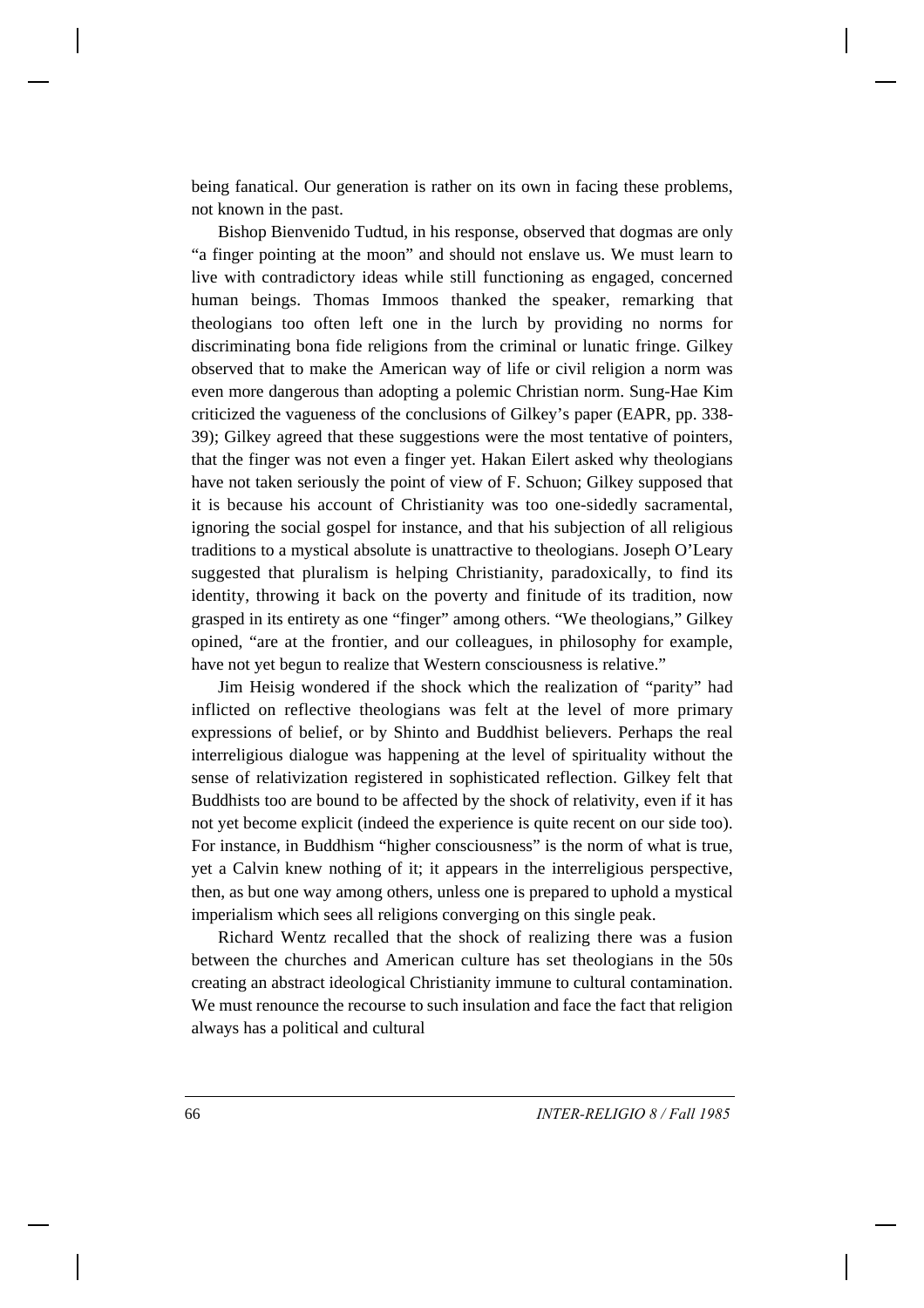embodiment and that religious questions are always questions of identity, social as well as individual. Tsuchida Tomoaki proposed that in face of the major ethical issues of technological society there was need of a tentative, provisional ethical consensus among the religions (despite the diversity of their traditional attitudes to the ethical); otherwise the religions would be robbed of an effective public voice. How could theologians bridge the gap between the core of religion and public ethics? Gilkey replied that, indeed, Catholics, Protestants and Jews in the U.S. are increasingly acting together on issues of medical ethics, for example. In resistance to the poverty-stricken view of "the human animal" expressed by a positivistic, scientistic culture, they find their unity very quickly in *defending the human* and it thus becomes clear that every problem is in a sense a theological and philosophical problem.

In response to a question about Zaehner 's view that Buddhism regards all contradictions as illusory and that this logic was carried to its extreme by Charles Manson, Gilkey agreed that one may say that the ultimate transcends finite contradiction; but this mystical insight can be misused, as religion always can, for demonic ends. As the Bible teaches, the principle of ultimate destruction in history always has a religious quality; religion does not represent the good over against the evil, but the ambiguity of the human over against God. Religion is the principle of ultimacy in history, of fanaticism and cruelty, as well as of healing and spiritual power. This ambivalence makes the enterprise of dialogue more interesting and precarious, for there is a constant tension between the principles of love and tolerance, on the one hand, and of justice and discrimination, on the other. Bishop Tudtud related that the military in his country are using sects to "salvage" (liquidate) people. These, then, are groups with whom one cannot dialogue. Critics say we should dialogue with such groups, rather than condemn them outright, but it is clear that there are certain groups with which dialogue is impossible. Gilkey agreed that we cannot forget the reality of tyranny, and that no dialogal openness can make unnecessary a religious stand against it, as at Barmen.

### **Sean McDonagh: Dialogue with Primal Religions**

In his paper (EAPR, pp. 351-362) Sean McDonagh analyzed the incomprehension shown by Great Religions to shamanistic and animistic religion, which is still being dismissed as superstitious. Primal religions have a key role to play at a time when modern technology is destroying the air, soil, and tropical forests, causing an incalculable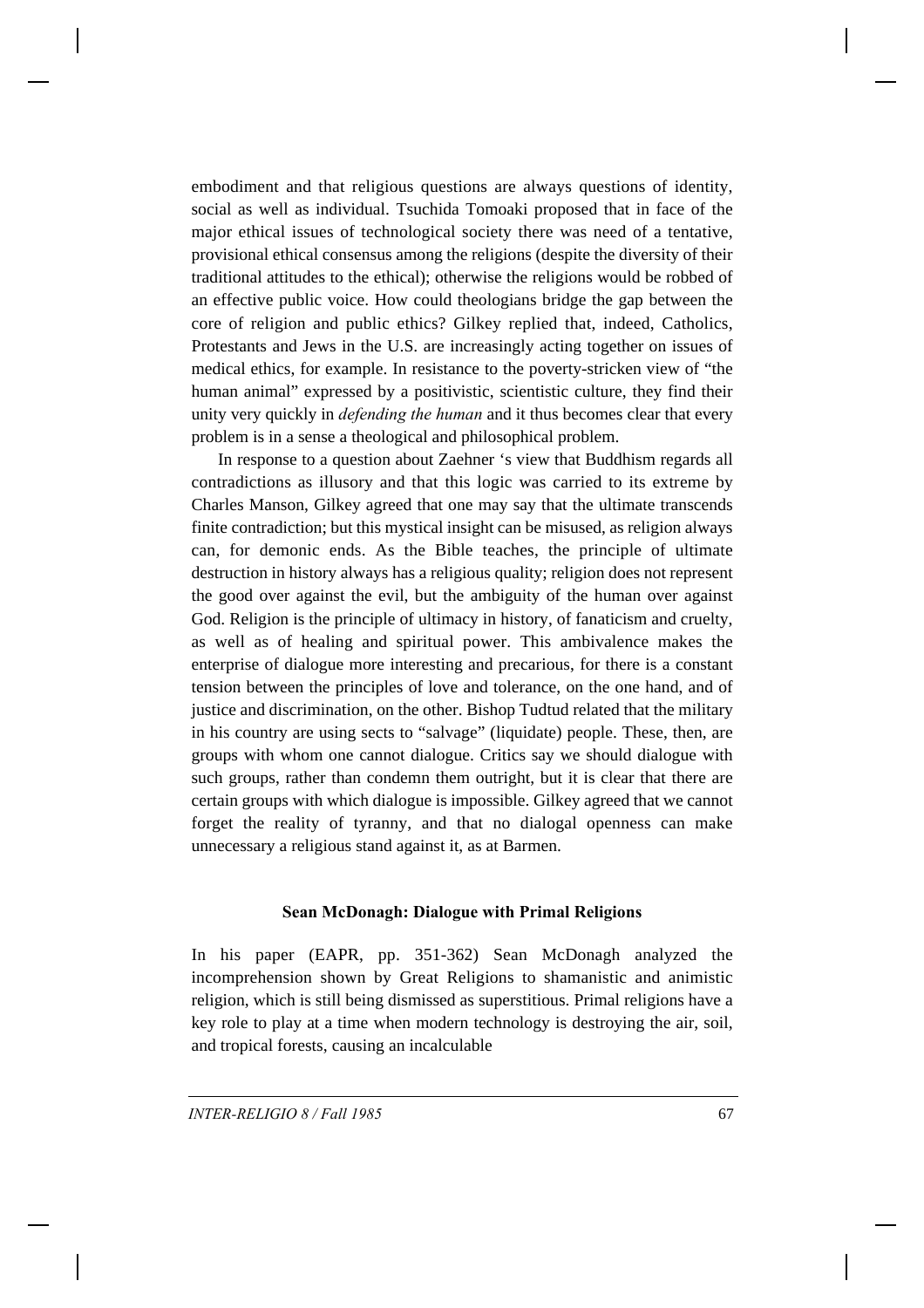loss to human beings, who have forgotten the interdependence of the community of the living. Ecological devastation has advanced to the point that one might be tempted to see the human component of the earth community more as a cancer on it than as the zenith of its evolution. Quoting American Indian and T'boli sources, he called for a religious preaching more sensitive to the earth and capable of motivating resistance to its despoliation. In his vivid lecture, he spoke of the tribal peoples among whom he lives and of the factors threatening them with extinction. The destruction of their natural habitat, especially the tropical rain forest with its abundant and irreplaceable life-forms, undermines their culture and religion, When people speak glibly of this as "the price of progress" they are invoking a myth of social Darwinism which has roots in Western religion. Here is a norm, surely: what destroys the earth must be evil; and a religious tradition insensitive to this, or whose mythic values actually promote it, betrays a radical antagonism to the natural world.

There is a salvation for us in primal religions. McDonagh described the "earth-liturgies," one for each month of the year, open to Christian and non-Christian alike, celebrated in a house, not a church (which to tribal people stands for lowland religion). These liturgies relate the biblical message ("The Lord's is the earth and its fullness") to T'boli sensibility, as expressed in their myth of origins, in which the first words spoken by its Adam-figure are: "What a privilege it is to be called to care for the sky and the earth!" The people pray: "How beautiful is the soil the Lord has made! It is rich and black and fruitful. A single seed planted in her womb will produce a hundred seeds. Who can live without soil? Can the caribou eat grass without soil? Even the eagle who soars above highest mountains must return to the earth to find food. How precious is our soil, the gift above all gifts. Our soil is truly our Mother, a mother that contains us and feeds us:' Litanies naming the various forms of rice bring home to the people the fact that many of these no longer exist. The sermon is replaced by shared reflections on the problem of saving their lands from destruction. Everyone in the group is signed with soil, as a reminder that "our lives and the lives of every creature depend upon our soil" These liturgies bring the crisis of soil erosion into a religious context. The Judeo-Christian tradition is thus brought into dialogue with a religion which can heal it of its destructive potential.

Moctar Matuan, in his response, pointed out that the magnetic attraction of the majority culture is more powerful than the resistance of the minorities, who seem doomed to lose their identity. Apart from heightening awareness of the problem through liturgies, what concrete proposals could McDonagh offer? McDonagh answered that the sensi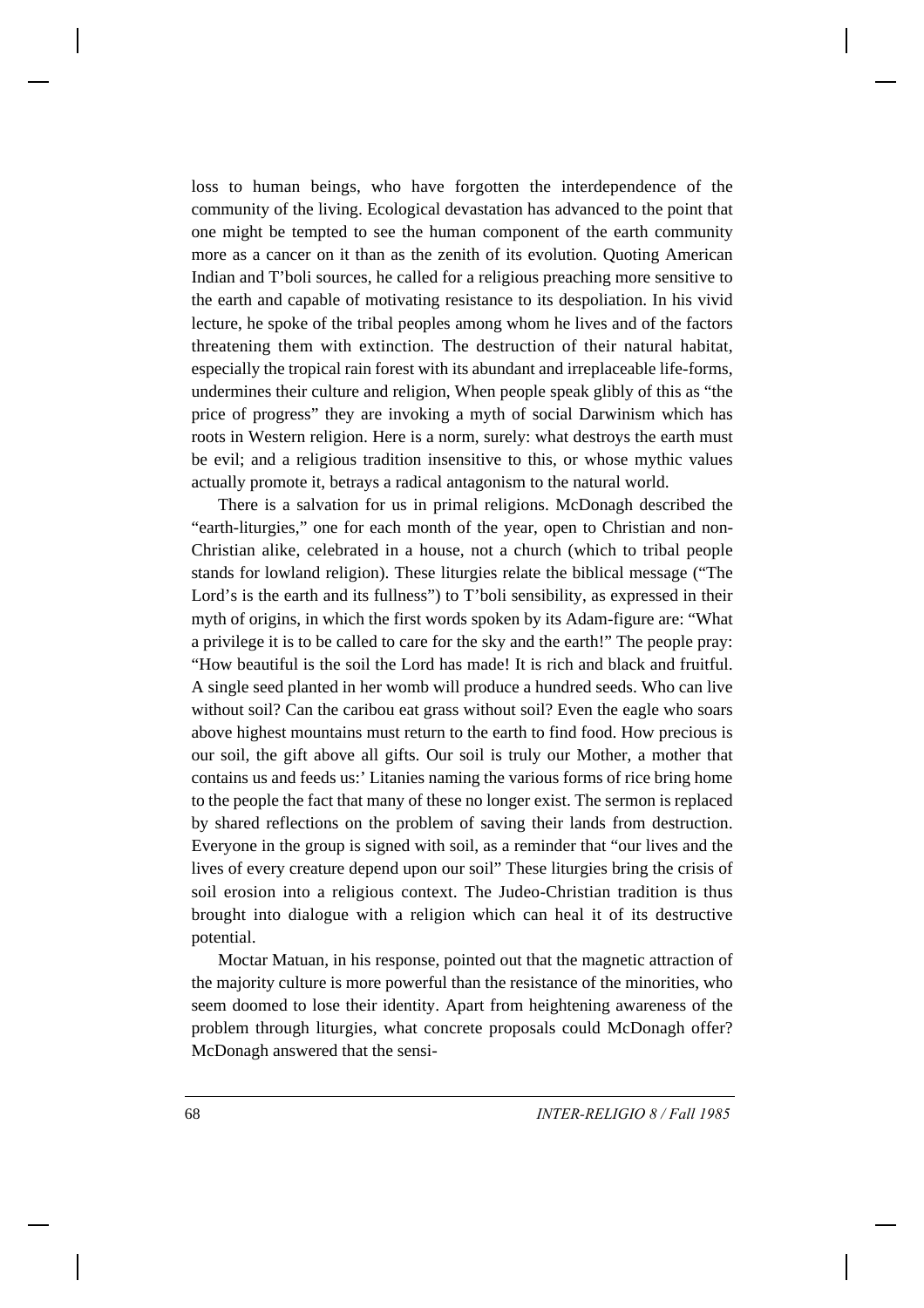bilities of the tribal people to the earth had much to teach lowland Christians in the Philippines, and could help them grow beyond the dismissive attitude to the "primitive" and the uncritical acceptance of "progress" which were preventing them from arresting the destruction of the environment. The story of the Philippines is a mosaic one, and the tribal peoples have a lot to teach about what it means to be a Filipino.

Joseph O'Leary asked if one should not distinguish the religious dimension of the problem—the loss of the earth, going hand in hand with the death of God—which had been long been taken to heart in the West by poets like Wordsworth and thinkers like Heidegger (though not so much by theologians) from the more recent practical and political challenge posed by the threat of ecological disaster; this latter aspect had perhaps less to do directly with tribal religion. Tribal culture has indeed a message for the West, one which would have a large audience, but this message is not one about turning technology back, but about maintaining fidelity to the earth in a modern technological context (as perhaps Japan had succeeded in doing to some extent). If the T'boli merely clutched defensively at their traditional identity, they would contribute neither to the religious quest of humanity nor to countering the ecological threat. The American Indian quoted in Sean's paper, who said that "without hunting, life loses its taste," might be expressing a failure to adjust, which could not effectively counter the threat posed by technology. It might simply be a fact that such cultures had to "adjust or die" and therefore, for their own sake, all their energies should be channelled into adjusting for survival (as Japanese culture has done). Technology is the law of the jungle we live in today. Jan Swyngedouw agreed that Shinto had survived within industrial society because it had transferred the values of nature to the new technological context. Jim Heisig asked: "If you recognize that these people belong to a myth, a religious tradition that is dying, are you not in danger of encouraging a kind of fatalism, or the delusion that they can fight the machine with machetes and rain dances? Should you not rather encourage the T'boli to undergo a major cultural adjustment, to adopt reflective categories they never thought of before, to become transcultural missionaries? The T'boli people do not need to learn sensitivity to nature, from earth liturgies for instance; that is where they are our teachers. But they do need to learn a language to discriminate between the helpful and life-destroying aspects of technology. They cannot tackle technology in its totality but they can tackle concrete evils close at hand:'

Sean denied that the extinction of T'boli culture was inevitable; the ecological crisis threatens all of us tomorrow with the same fate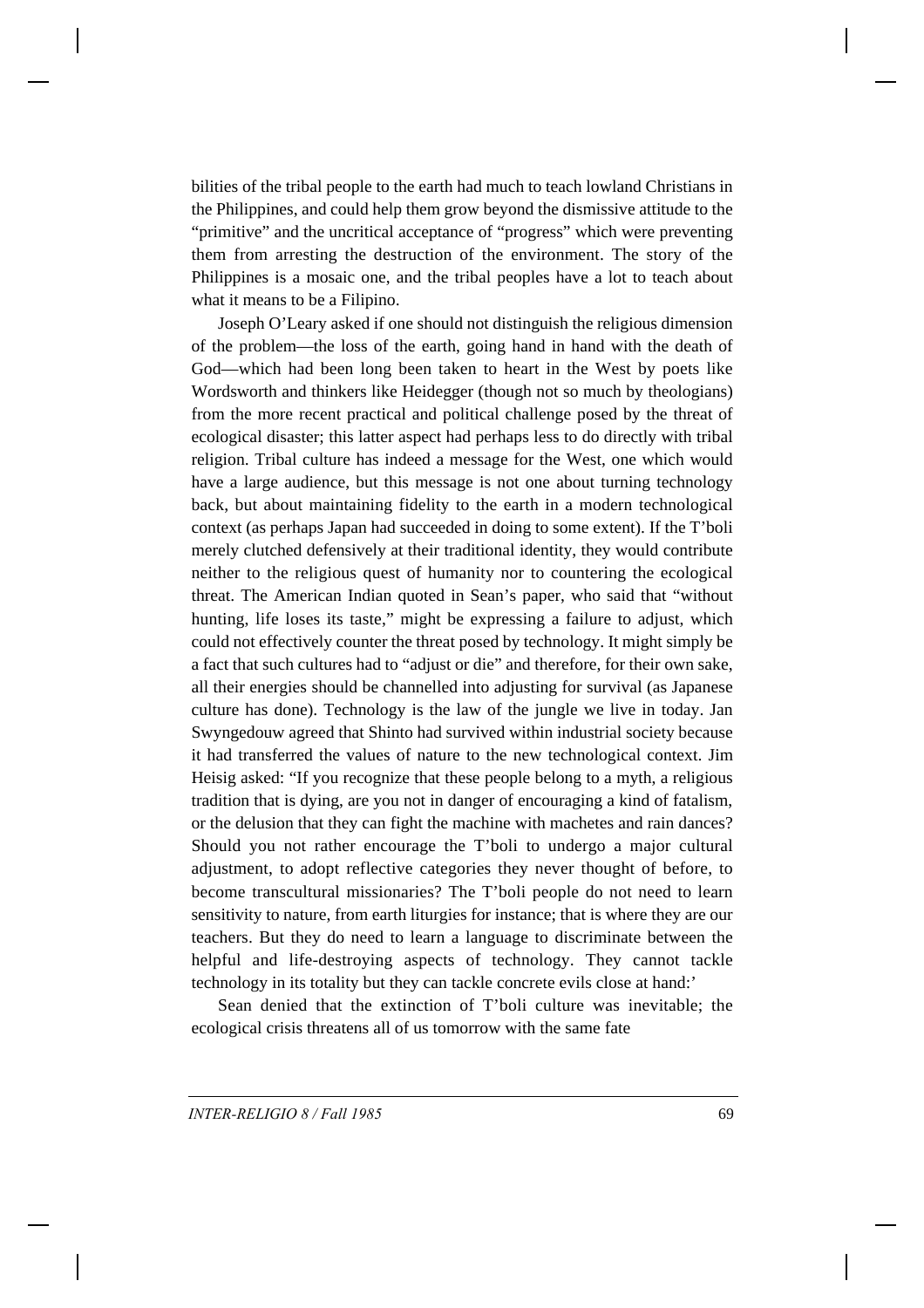the T'boli face today. The present technological system wherein 6% of the population consumed 40% of the earth's resources could not be sustained much longer. (Thomas Immoos noted that *Waldsterben* in Switzerland bore this out.) Reaffirming the religious dimension of this crisis and of the struggle to ensure the survival of the greatest possible cultural and religious diversity, Sean argued that the story of the earth is one of the efflorescence and multiplicity of life forms and of human culture, and that when a quarter of the world's lifeforms are threatened with extinction, or when American and Australian primitive cultures are destroyed by the sterilizing impact of exploitative technology, Christian love cannot allow itself to be blind to the tragic dimensions of what is happening, or indifferent to the needs of tribal peoples suddenly called to advance from hunting and gathering culture to technology. We must help people find the energy to resist the fate of extinction suddenly thrust upon them. Once liberating, the Judeo-Christian attitude to the earth has now revealed its defective side. No doubt the stress on history and the person discloses universal values, uniquely embodied in Israel and in Jesus, but it is urgent to recapture the wider religious sensibility illustrated by the American Indian quoted, or by Francis of Assisi almost alone in our tradition. The European Romantic tradition took nature seriously, but it was a humanized nature, not the bounty and terror of the tropical forest; we need liturgies that confront the terror of nature (as we need liturgies that confront the terror of Hiroshima). He doubted if one could view optimistically a technology which attacked the basic biological foundations of culture; tribal people had a sustainable culture which never destroyed life-systems; technology has not succeeded in this; who could tell what the effects of erosion and pollution would be in the next generations? Are we creating a sustainable society? Unlike life, technology has no means of self-renewal and self-replication. Biological destruction, as in the transition from the rich life-system of the rain forest to rats and cockroaches, is irreversible. The search for appropriate technology is very important, but it is naive to believe in a "technological fix:' There is a religious and demonic dimension to technology. He liked to think that the earth and the earth-spirits are trying to bring about a change, before we destroy them.

Bishop Tudtud said that technological maximization of speed gave people no time to absorb the technological values, and described how the government in the Philippines often favored industrial development over more basic lifevalues, bulldozing the sacred grounds of tribal peoples, with armed soldiers to ward off the protesting local people, and allowing great damage to the environment. Richard Wentz mused on the inevitability of the advance of the technological juggernaut and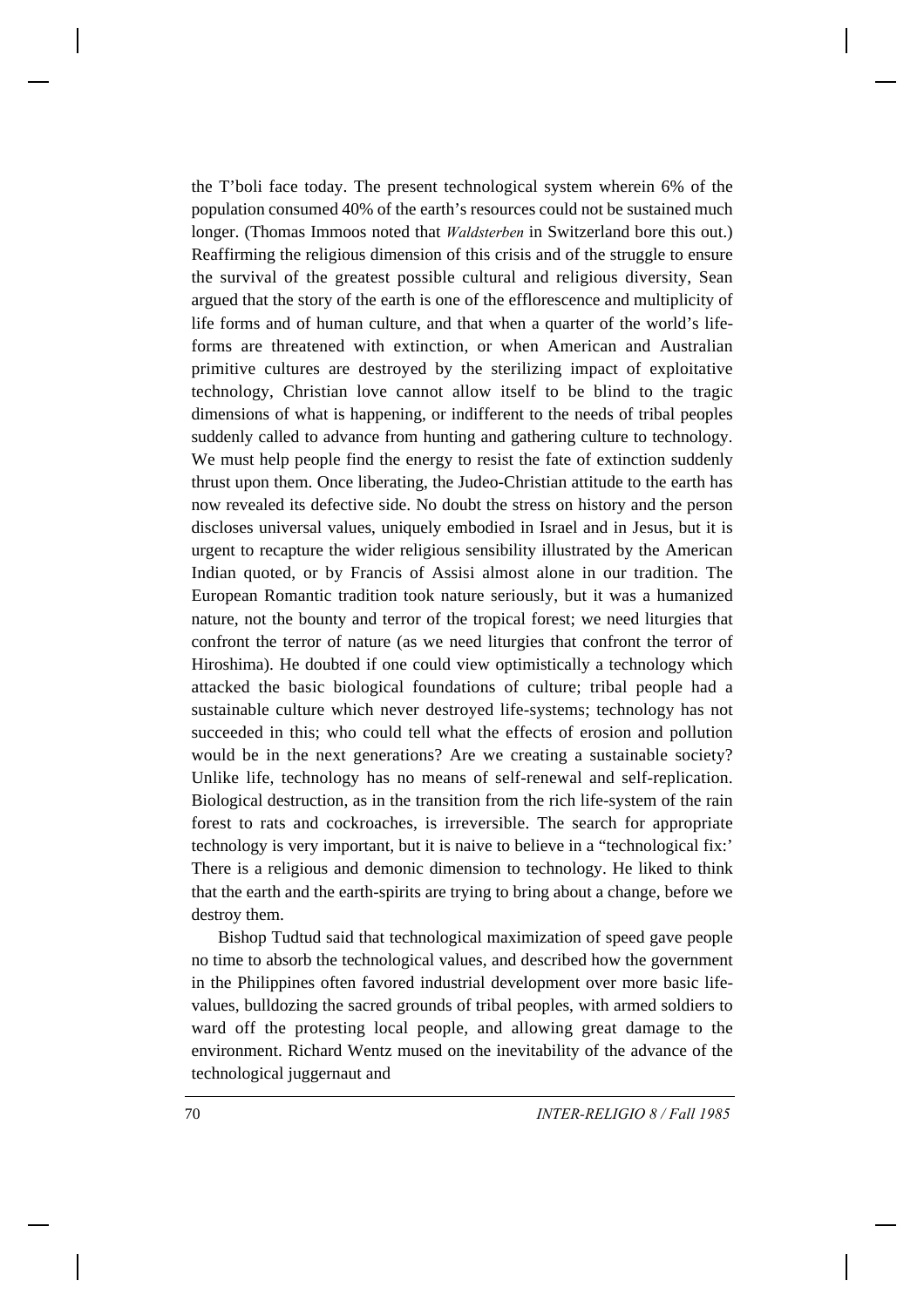the corporate system behind it. He recalled a Navaho elder who had recited their creation story at a conference on education. Everyone had understood his lesson, that for real education one must get in touch with origins, but such wisdom had little effect on the actual procedures of technological society. Larry Sullivan, speaking from his own experience of the rain forests in Africa and the Amazon, suggested that tribal peoples often work out a critique of Christianity in religious terms, a critique which has much to teach us about Christianity and its relation with life and matter (a relation which forbids us to turn our back on life as manifested epiphanically in the rain forest). For instance, in the Eastern Montafia district of the Andes there is a widespread belief in a supernatural being which squeezes the life out of the native population to lubricate the machinery of industry; the whining of the machines is interpreted as the whining of the people they are destroying. As to the question of technological progress, its shadow side is easily masked in countries like Japan or the U.S., where its benefits are at the expense of poorer countries; the Amazon forest is turned into our paper packaging.

"Can there be a dialogue at all," asked Jan Swyngedouw, 'between such different cosmologies as the Judeo-Christian one of dominating the earth, and the T'boli one of revering it?" McDonagh doubted if the word dialogue was apposite; the real "dialogue" between the cosmo- logies is conducted by the agro-businesses, based on our cosmology and our notions of developmental time (our music is in equally aggressive contrast to the cyclic rhythms of T'boli music). The T'boli too want to be heirs to the total human tradition, and they know they must wrestle with technology (perhaps to humanize it). The context of the dialogue is, however, set by the domineering lowland culture, and to advance to a Christian level of dialogue we must expose the presuppositions of that culture, Of course, "domination of the earth" is not the only valid model of Jewish or Christian cosmology: Francis of Assisi was as much a Christian as James Watt. In reply to a question from Sung-Hae Kim, McDonagh deplored the approach of fundamentalist missionaries who told T'boli people their culture was worthless, if only by the exclusiveness of their focus on Jesus.

### **Felipe Gomez Filipino Sects and Dialogue**

Felipe Gomez noted the difficulty of deciding who *qualifies* as a partner in dialogue in the case of the quasi-Christian religious movements pullulating in the Philippines, where there are at least 585 Christian groups, which have splintered into thousands of sub-groups.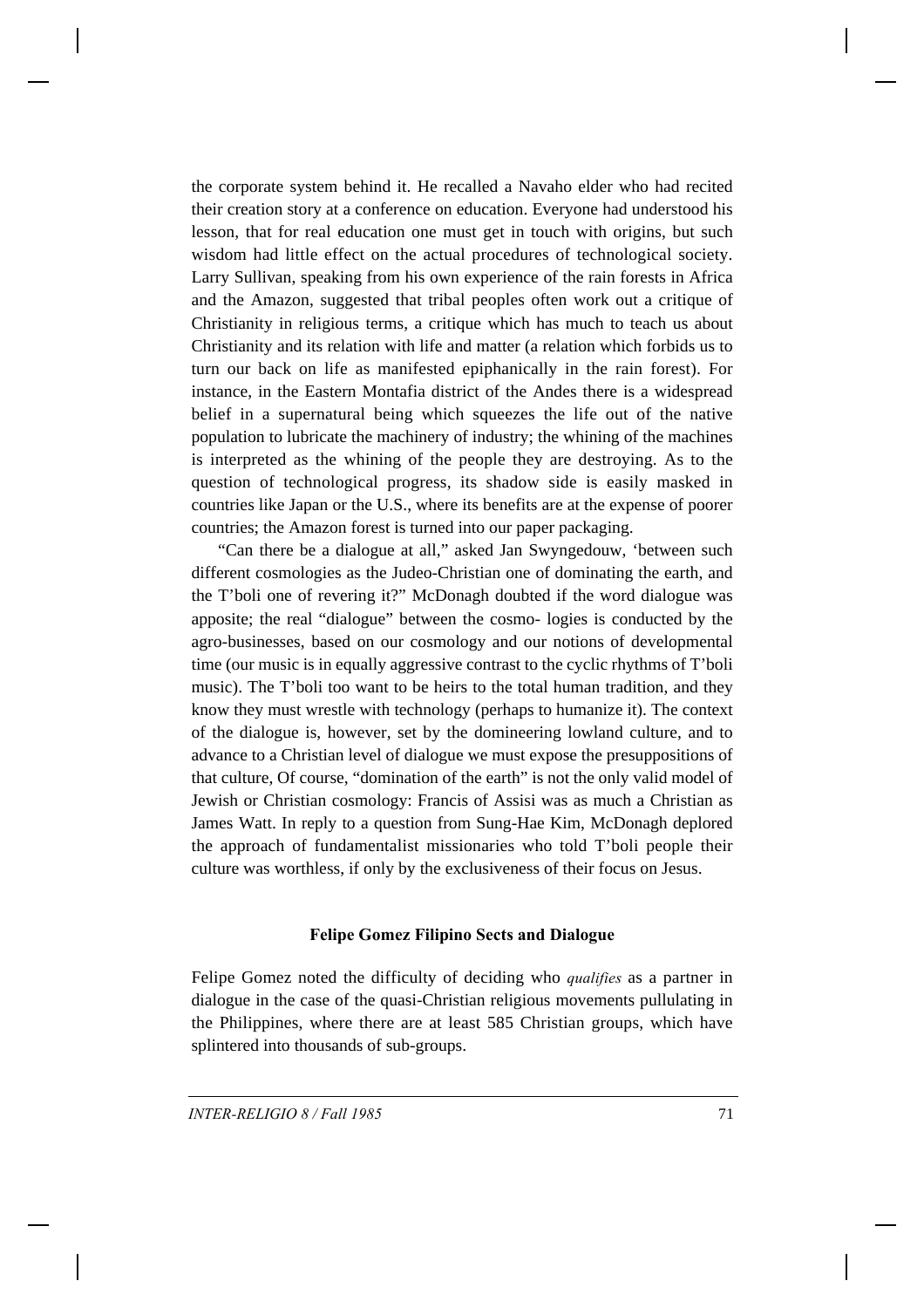The Aglipayan (3.3% of the population) is the largest of the 14 main groups which split off from Catholicism (85% of the population) at the beginning of the century; it is named after Gregoria Agiplay, ostensible founder of the nationalist Filipino Independent Church, 1902, and preacher of a "religious Philippinism:' Of indigenous sects the most visible is the Iglesia ni Cristo, founded by Felix Manalo Ysagun in 1904, and characterized by sumptuous architecture, Arian Christology, and narrow sectarianism in the sense of *extra ecclesiam nulla salus.* Next come the Espiritistas (which combine parapsychology with Catholic imagery and ancestral spirituality; most of the faith healers stem from their ranks), the Rizalistas (patriotic worshippers of Jose Rizal, national martyr slain by the Spanish in 1886, canonized and subsequently decanonized by the Filipino Independent Church early in the century, and expected to lead the faithful into the New Jerusalem in 2000), and the cluster of the Colorum (a virulently anti-communist Christian-animist mix, whose name derives from "in saecula sae*culorum").* Among the flamboyant titles of the native cults are:

Monotheocratic Monstrance, Church of the Flag of the Race, Sons of God, Brotherhood of Mother's Kids, Three Persons One God, Association of the Merciless Ones, Temple of God Galactic Panacea, Remnant Family of God in the Far East, Manna Faith Incorporated, Iglesia Apostolica Romana, Iglesia Apostolica Filipina, Iglesia Apostolica Indigena Filipina, Iglesia Apostolica Santisima Trinidad Filipina. Shamanistic hearing of the voices of such figures as Rizal is a common starting point for the founding of a sect. (One woman who heard St. Joseph and saw herself as his incarnation started a cult which the local church coopted by offering it the use of a chapel.) Politically these groups range from pacificism to revolutionary millenarianism to para-military terrorism; the Rizalians are used by the military; the Colorum tend to violent fanaticism; the New People's Army machine- gunned a whole Colorum congregation in March, 1985, and such groups as Sacred Heart Lord (also called Chop, from their practice of chopping their victims) repay in kind. In addition to having Protestant, Buddhist, Islamic, Jewish, Hindu and Confucianist minorities, the Philippines are also a favorite hunting ground for all modern sects. Even within the Protestant community, no form of meaningful dialogue has been established between its numerous factions. The intention of overcoming division can produce further divisions, as in the emergence of Patricio Tolosa's Christian Ecumenical Faith of the Philippines, 1966.

Religion in the Philippines is highly visible and deeply intertwined with secular affairs. Belief in spirits continues to pervade daily life. Trust in magical prayers and amulets and in mediators, such as faith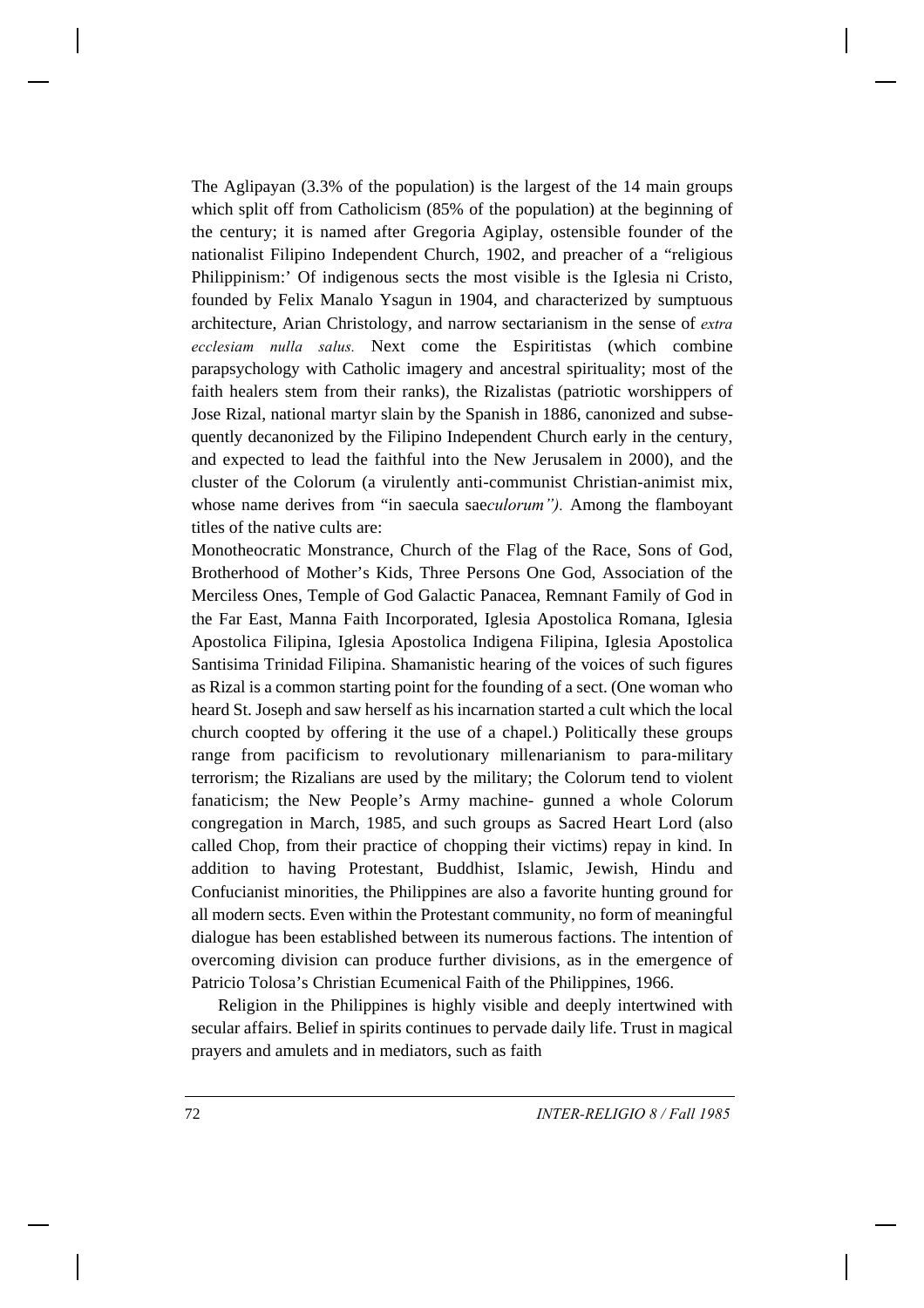healers, or indeed Catholic priests and nuns, is one of the major preChristian attitudes coopted in folk Catholicism. Cults of the Virgin, the Holy Child, and especially the Passion of Christ, are a powerful motive for the renewal of moral values and a springboard for the search of the Absolute. Relishing mystical experience, communitarian life, and symbolic rather than logical thinking, and lacking a firm doctrinal identity, a literature, or qualified representatives, Filipino sect-followers are poorly prepared for dialogue, and indeed, despite fluctuating allegiances, most sects are passionately hostile to the idea of dialogue. The present socio-political crisis has sometimes united activists on justice issues from all religious backgrounds. Another approach to dialogue is that of theoretical study (with which the Vatican Secretariate for Non-Christians began in 1964, proceeding to personal encounter only in 1973). Nationalism and the search for cultural roots are now prompting academics to undertake such study, in place of the previous disdain. A positive appraisal of the sects as a religious flowering, as cultural invention or as "protest in action" giving a voice to the voiceless is becoming more common. The current crisis is one of identity, which in the Philippines always means religious identity; the proliferation of sects is a product of this crisis. Clergy and intellectuals who have lived with these sects find that they are not as senseless as they seem at first sight; they communicate an experience of the presence of God in nature, and give symbolic expression to an instinct of returning to nature as a response to social crisis. Perhaps, in another generation, they may acquire the grammar to express their beliefs in a more understandable way. The fear of sects in the established churches partly stems from a sense that the sects offer an awareness of God, a confirmation of Filipino identity and a spontaneity not found in the churches. Their message is that something has to change in the attitude of the churches to religious experience as such.

In his response, Eugene Denis asked why the search for identity was conducted so intensely in the Philippines, alone among Asian countries, and how the religious syncretism of the Philippines differed from that of China and Japan. Jan Swyngedouw asked if the sectarianism of the Iglesia ni Cristo extended to their social life. Yes, answered Gomez, they vote as they are told, but in everyday life they mix normally with others; sect-followers are of course only a marginal minority in Filipino society. Seri Phongphit found his impression confirmed that the institutional forms of the church are maladapted to Filipinos, whose culture has been destroyed by Western institutions in the past, and who now seek to rediscover their cultural roots. Thai Buddhists have no institutional church; each village has its own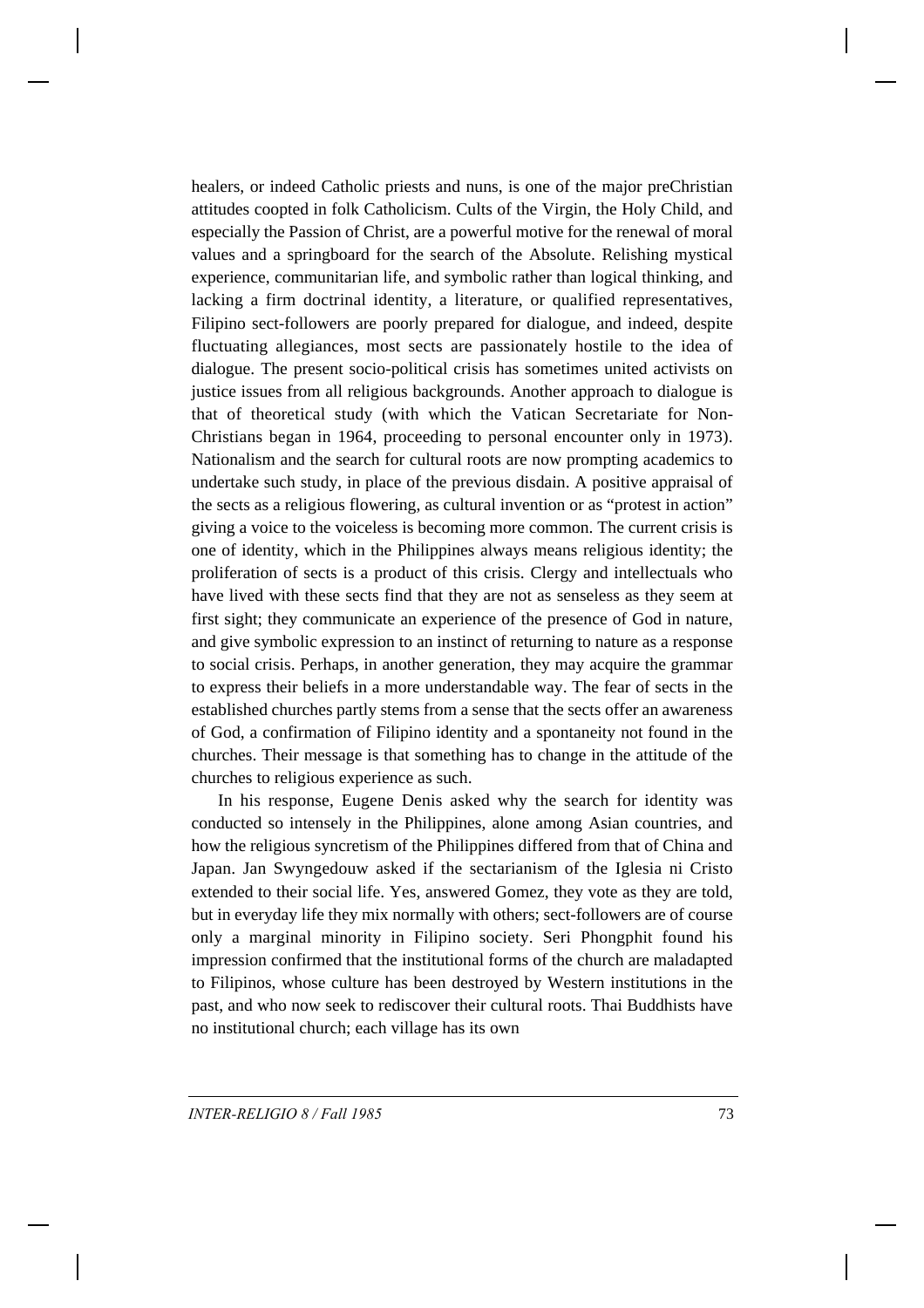community, which can dismiss its monks. Such a structure might be more suited to the Philippines also. Gomez agreed that Filipinos were developing a similar indigenous "grammar," parasitical on official structures, as on Holy Week, when a colorful street liturgy marked by self-flagellation steals the show from the liturgy in the church. This is a source of inspiration to the people, but the church cannot give it its official sanction. Seri felt that the depth-grammar of Filipino culture lay deeper that this Hispanic phenomenon and that the church should make a greater effort to decipher that grammar.

In reply to Sr. Kim's remark that the sects reflect a basically Christian culture, Gomez said that the sects are intentionally Christian, but have been left in the lurch by the church in terms of education, and do not know how to express their Christianity. McDonagh suggested, to the contrary, that the basic paradigm behind the sects is that of tribal religion. The introduction of Christianity in the country failed to acculturate it to the shamanic, animist context, indeed celebrated a triumph over this context prematurely, and its alien clerical structure, cosmology and dogmatic system failed to take seriously the culture of the people. The cult of the Holy Child, for instance, has more in common with animist belief than with any traditional Christology. To be successful as a priest in the Philippines one must become something of a shaman. Gomez agreed that the radical animism of the Malayan races had infiltrated not only Catholicism but every religion imported into the Philippines. Priests and nuns are seen as shamans in touch with the supernatural. Jan Swyngedouw felt that a similar animism existed in all the Catholic countries of Europe at the folk level. Kim suggested that animism was something essential to every religion. Langdon Gilkey recalled how the Japanese guards in his Chinese prison had feared to search Catholic priests; the idea of the holy person is universal. Thomas Immoos described the parallel folk liturgies springing up beside the official ones in Switzerland, and the disastrous effect of the Vatican II reforms on this religious culture.

McDonagh noted that the official church interacted creatively with indigenous religiosity in Europe at least until the ninth century; but nothing like this happened in the Philippines. The sects express the yearning for a reconsideration of the repressed indigenous religion. O'Leary suggested that instead of the classical Roman approach to "pagan" religiosity which the church had inherited, namely, one of absorption within a clearly defined canonical system, we should cultivate a wider method of integration, integrating psychic phenomena into the pneumatic, and allowing pneumatic experience to be governed by the biblical logos (as in the charismatic movement). Heisig noted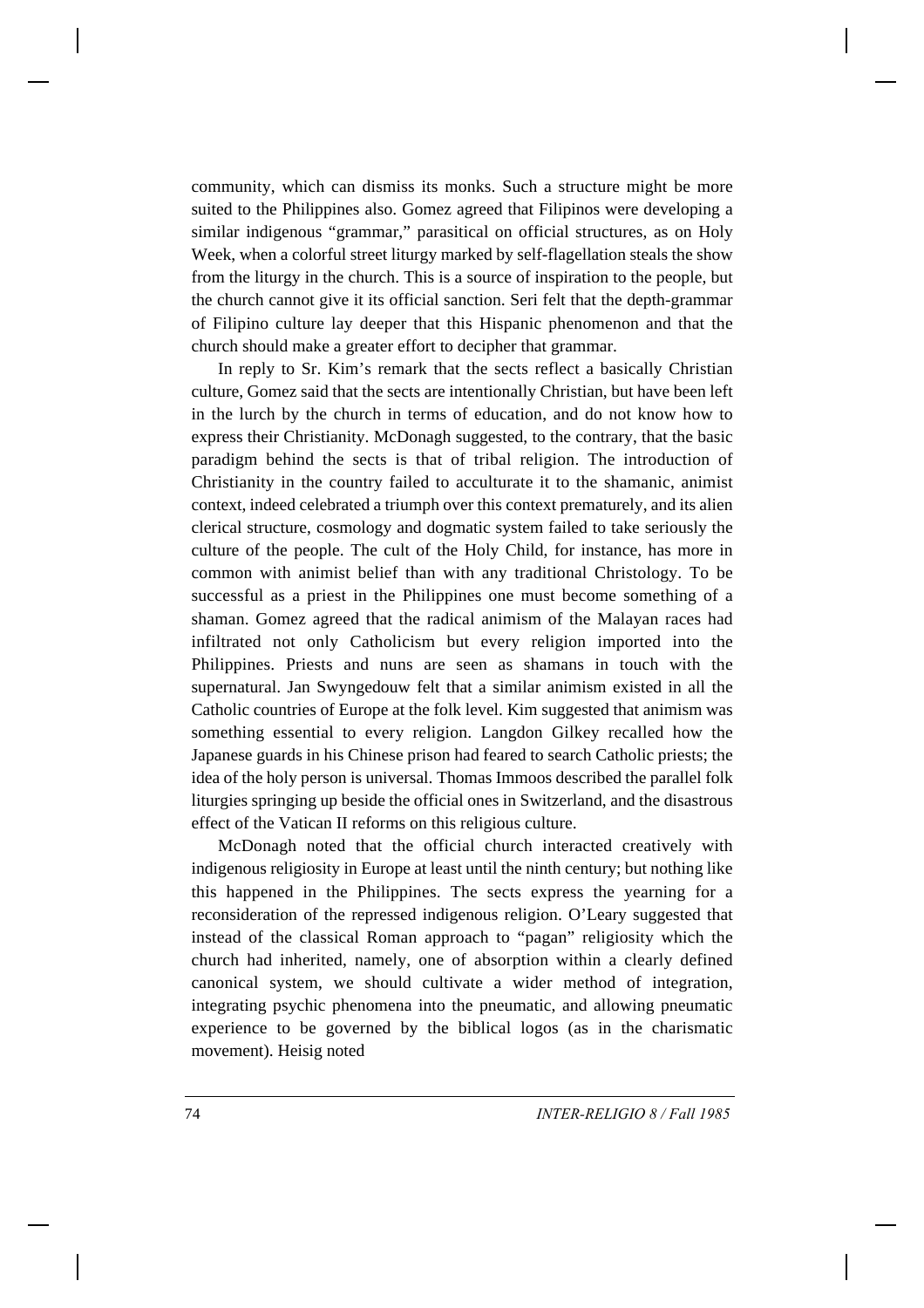that intellectuals and social activists in the Philippines, unlike their Western counterparts, are not ashamed of their religious involvements. Often interreligious dialogue is happening at a pre-reflective level in everyday practice (the Holy Week worshippers shuttle between two worlds) and the task might be not so much getting the sects to talk to one another as to give Christians the freedom to talk about what's already going on under the surface. Gomez said that the sects expressed a protest against something and for something, a quest for brotherhood and equality, and for the absolute; their sharing in a common experience was a dialogue of facts, whose ideological content will, one hopes, be purified in the future; in this explosion of human reality (in opposition to materialism) God was revealing his presence. Richard Wentz said that we must simply accept the fact that these movements exist as a manifestation of religion alongside of or complementary to the church; if we start saying that sects are an indication that the church has failed, this does not advance dialogue very much. In reply to a question of Swyngedouw about the situation in Islam, Moctar Matuan and Bishop Tudtud told of tensions between the people and the scholars about the practice of celebrating Mahomet's birthday. Gilkey attributed the vitality of fundamentalist religion to the insecurity of the times (apocalyptic revival) and resistance to the dominance of technology (creationism); this movement towards wild forms of religion was common to the U.S., Japan and the Philippines. But what about Europe? O'Leary pointed to the upsurge of Marian apparitions in Ireland, Yugoslavia, Italy. Sullivan suggested that local, divisive, sectarian manifestations were perhaps the norm of religion in practice, and that the overarching orthodoxy of established churches largely existed only on paper. If this is so, then sects are not exotic phenomena but exemplify common patterns of all religion.

### **Seri Phongpbit: Dialogue and Development**

In his paper (EAPR, pp. 368-78) Seri Phongphit spoke of the part religion has played in the shift in third world liberation struggles from macro analysis, oneway conscientization, and violent revolution to the micro level, where the people themselves can participate fully in the process of development, and where intellectuals can become organically part of this process. Renewed consciousness of their religious and cultural heritage is essential if people are to become self-respecting subjects of their history and of the society they live in. In Thailand more and more monks have put Buddhist principles into practice in socio-economic terms, and Christians have joined them in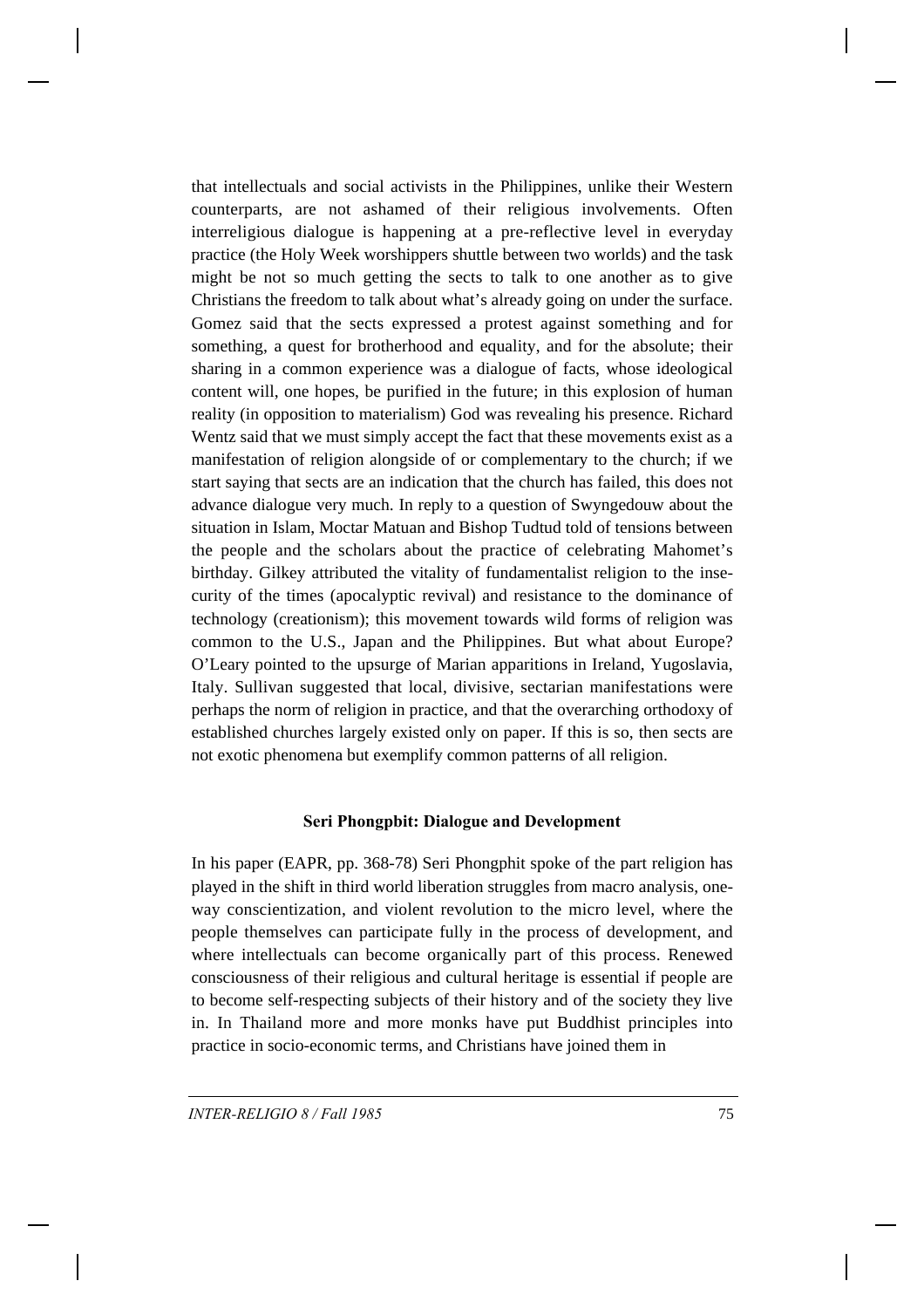the search for alternative models of development. The Catholic Council of Thailand for Development (founded 1973) gives priority to a cultural approach to development, working with non-government organizations to rediscover the cultural values of the communities. This year, fifty members of the CCTD immersed themselves for a week in the culture of three Buddhist villages (including the practice of meditation) and discovered that the simplicity and poverty of the three Buddhist community leaders they met were a powerful criticism of the consumerist way of life. It is in this context of integral human development that "Buddhist philosophy" and "Christian theology" are being most fruitfully developed in Thai society.

Seri began his talk by dwelling on the problem of finding a model of development appropriate to Thai culture. Since the 70's the five year plans aimed at modernizing Thailand have focused on economic growth; in the 70s revolutionary models came to the fore; in the democratic period from 1973 to 1976 students worked hand in hand with peasants to found the Federation of Farmers of Thailand, which numbered one million families; after this movement was crushed thousands of students went into the jungle to fight with communist guerrillas; now, in the 80s, there is a return to small-scale village activity, aiming to allow people to be more self-sufficient not only in terms of economic welfare and political participation, but culturally as well. Folk and Buddhist religion is integral to culture in Thailand, and the local monastery is at the disposal of the people. Eight years of working with Buddhist groups for development, and especially his experience of the unity of principle and daily life in the three Buddhist community leaders described in his paper, had shown Seri that an alternative model of development could only come from the grassroots. He saw international contacts through Alternative Tourism, and through such meetings as the present one, as important in strengthening the movement.

Michael Sastrapratedja's response focused on similarities between the Thai, Indonesian and Filipino situations. In each country the government, obsessed with the issue of development, has adopted capitalistic models of economic growth, and these have failed. Some intellectuals and religious are now trying to find models stressing basic human needs, self-reliance and ecological conservation. A second similarity is that the church uses social analysis in its promotion of justice and seeks a structural change in the country; now it is generally realized that this social analysis must be completed by religio-cultural analysis. A third similarity is the close relation between religion and culture in these societies. Close cooperation between primal, cosmic religion and the metacosmic religions is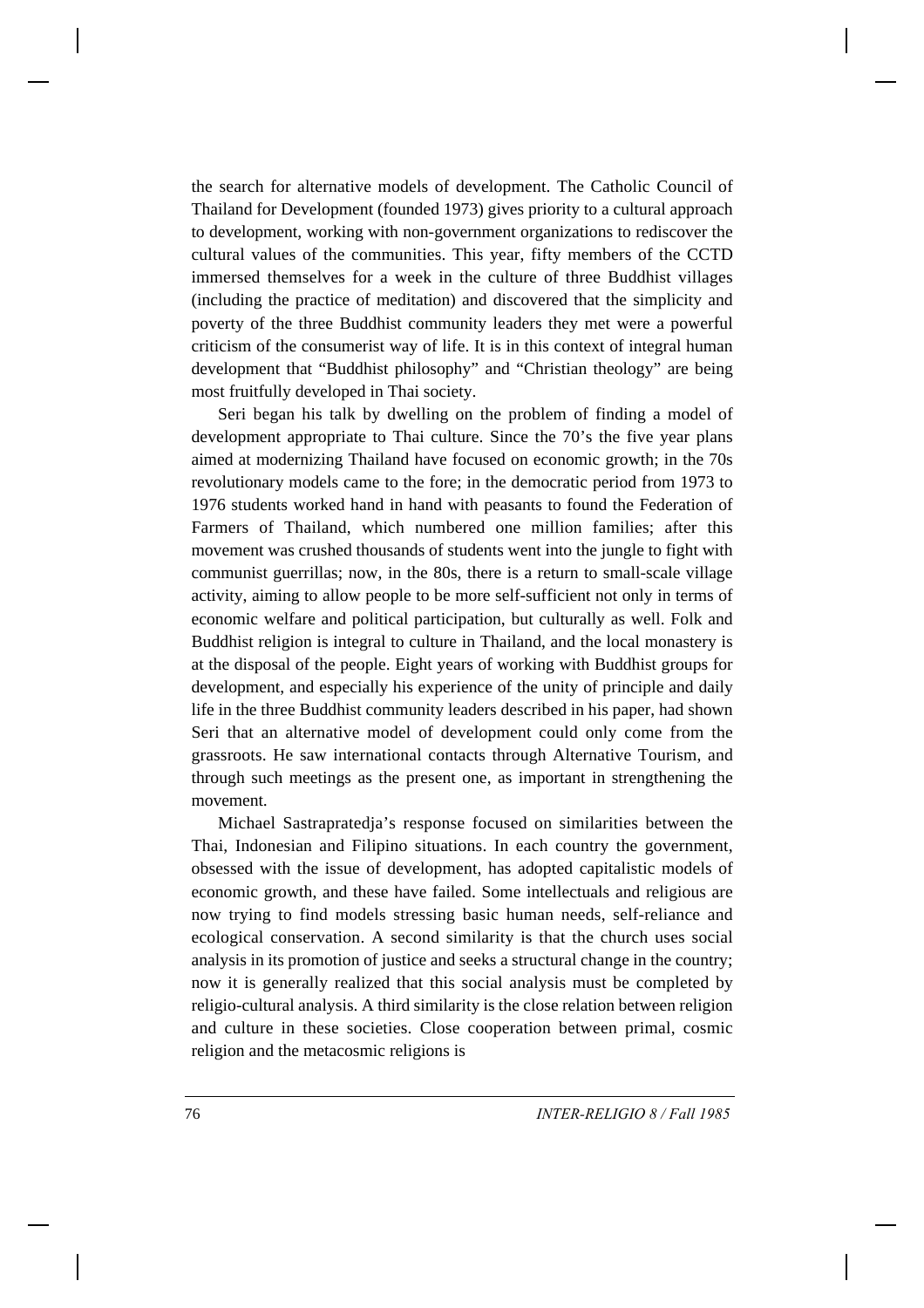developing. The former provides the basic attitudes, symbolism and categories of the culture, and the latter cannot flourish unless supported by this cosmic religion, which is the prior condition of the acceptance of any other religion. It provides the basis of dialogue between religions. Its cultural ethos is now better appreciated by the church. Popular religiosity, the socio-economic context, and the cultural tradition thus combine to form the hermeneutic horizon for a South East Asian theology. (These points are developed in "Popular Religiosity as a Basis for Interreligious Encounter' EAPR, pp. 362-67.) Sean McDonagh agreed that the enormous range of animistic rituals which governs every aspect of the South East Asian peasant's life is the substratum of religious experience in the region.

Jan Swyngedouw said to Sastrapratedja: "In one sentence, you have abandoned the whole secularization thesis worked out by theologians who see Christianity as destroying cosmic religion" Langdon Gilkey, too, expressed his fascination at the idea of seeing cosmic religion as the common ground of all religions (like natural theology in the past) rather than as something to be transformed and overcome. "This idea is so radical that perhaps we should think about it twice; it undercuts not only the Apostolic Fathers, but the prophetic movement against the Ba'alim. Though in actual fact religion in Europe and America has been a blend of cosmic animism and the gospel message, this was always against the explicit intention of the churches, as expressed, for example, by John Calvin" Sastrapratedja said that his views expressed primarily a cultural rather than a theological imperative; the theological upshot would be that Christian theology should not use the cosmic religious categories only to express Christian doctrine, but should learn to respect the integrity of cosmic religion. Thomas Immoos noted that cosmic religiosity is so alive in Switzerland that the Protestant peasants of Bern and Fribourg go to the Catholic priests to have their farms blessed etc. Joseph O'Leary recalled Chesterton's idea that the early church had reacted violently against a cosmic religion which had become idolatrous and that Francis of Assisi has been a healer of this violence and reinstated nature. (Perhaps something analogous still needed to be done in regard to sex.) The reaction against Aryanism in the fourth century had sharply stressed the distinction between creation and creator and perhaps Calvin took this desacralization of the cosmos still further. Gilkey pointed out that the doctrine of creation certainly excluded indifference to the cosmos, and allowed one to think of God as immanent in the world. O'Leary doubted if this model was quite adequate, recalling how Heidegger opposed the spendor of the Greek sense of cosmos to the medieval stylization of the world as *ens creatum.* Perhaps earlier strata of the Bible had a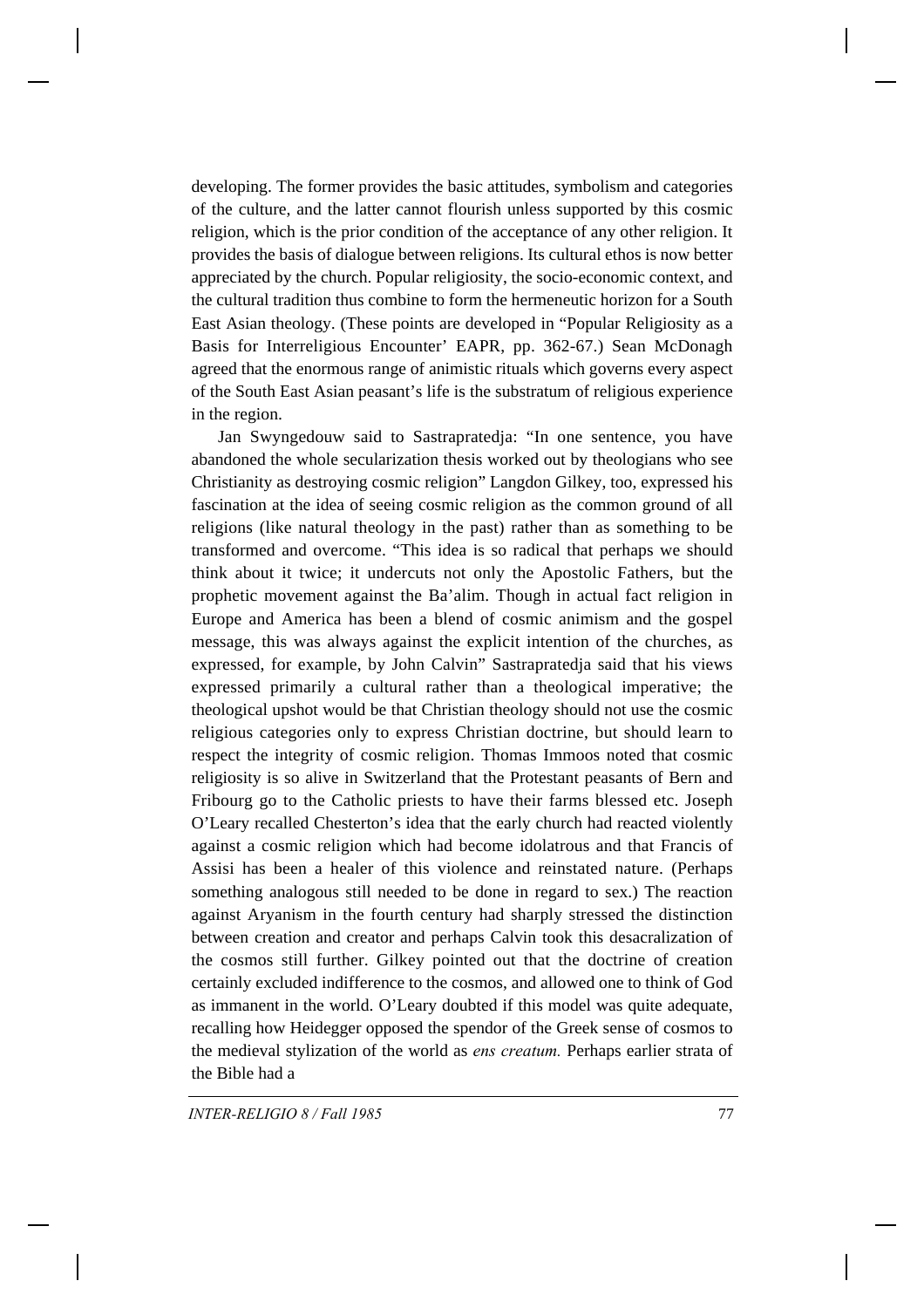more open-ended notion of creation, avoiding the strict dualism of later definitions. Sr. Kim spoke of the rich cosmic symbolism of Second Isaiah and of the community between humanity and nature expressed in Romans 8, where the whole creation groans together in eschatological hope. In the Bible God's presence in history combines with God's presence in nature, in a transformation of cosmic religion. Thomas Immoos felt that theologians needed to retrieve the cosmic vision of Colossians 1. Gilkey agreed, but felt that the proposals heard today were more radical than this.

In reply to a question from Sullivan about how the search for authentic Thai religiosity converged with the issue of development, Seri told of the erosion of old traditions and mythologies among the young. To retrieve the vital contact with nature and the world of spirits was essential to the integrity of Thai culture; this should not be appropriated by Christians as merely a gloss on Christian teaching, but should be integrated into the liturgical expression of the faith (though this posed great difficulties to the Catholic church in Thailand). The Thai structure of apprehension of reality is not the semitic- hellenic one, and it should be allowed to express itself, so that people can remain in continuity with their past and renew its values. In this way, hill tribe people, who are regarded as second class, can regain self-confidence. Tsuchida Tomoaki warned that Thailand would soon be inundated with technological gadgets, and to prevent this talk of traditional religiosity from being merely verbal, concrete methods must be developed for keeping it alive. He pointed to the models of Zen and Pure Land meditation. He asked Seri how his work as a professor of philosophy of religion related to these questions. Seri answered that he tried to discuss issues common to Buddhism, Christianity and Thai religious traditions. Western philosophy of religion, which takes the notion of God for granted, is largely irrelevant to the Thai context. One of the causes of conflict between Christianity and Buddhism in Thailand is superficiality of our efforts at inculturation (Buddhist styles of church building; one-sided theological interpretations of Buddhism in light of Aquinas or the New Testament, published without consultation with Buddhists). Just as one cannot create a theology viable for the modern world, without experience of that world, so we have to expose ourselves more fully to Buddhism before a dialogal theology will be possible.

Jim Heisig asked are there not two different histories going on together; just as technological consumerism is beginning to take hold in South-East Asia at a rapid pace, the Church is rediscovering the older, slower world of tribal religion. Despite the sects, technological gadgets have more appeal to the people of the region than their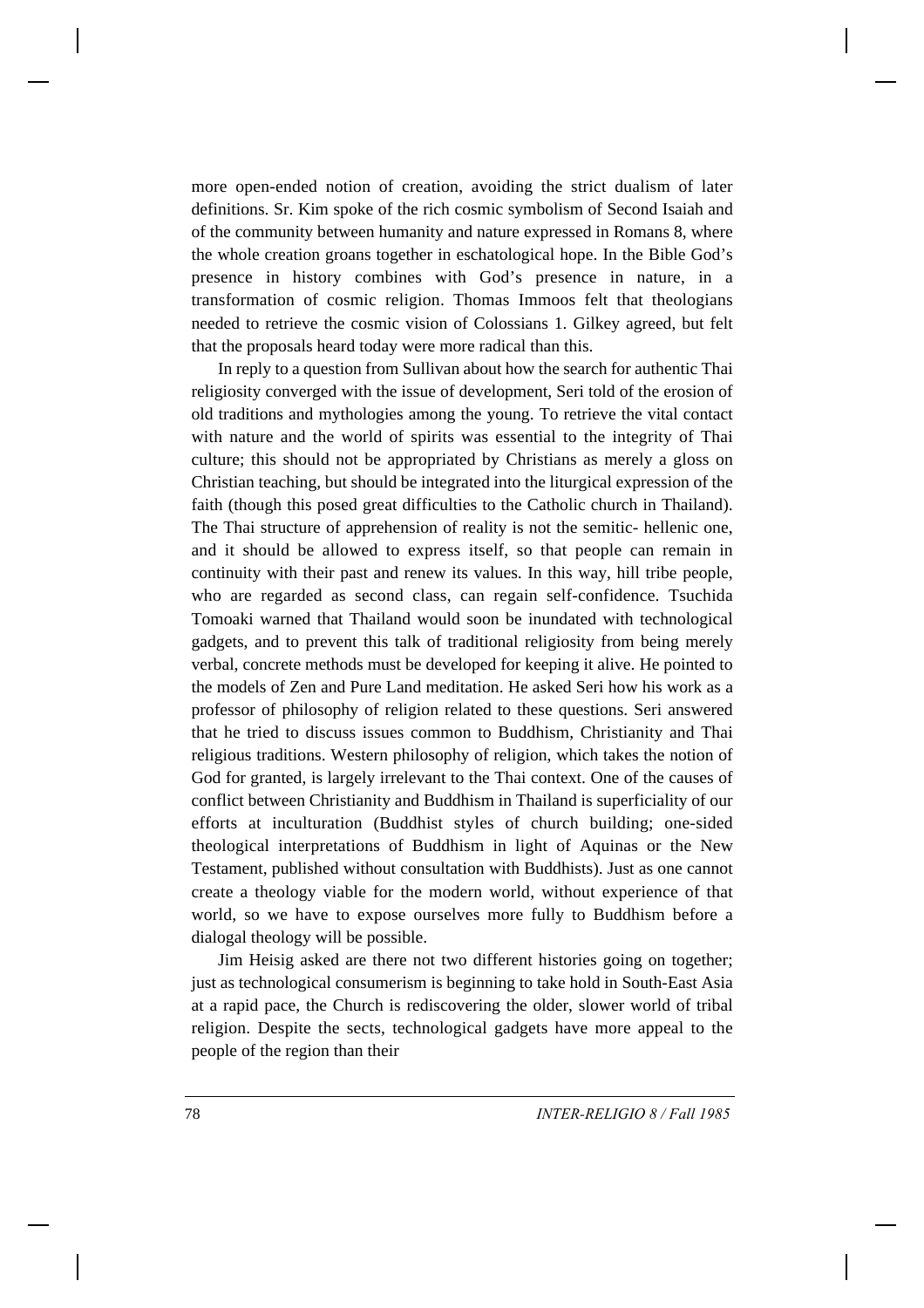traditional religious practices. Seri felt that a religious and cultural resistance to this trend, and the development of more local self- reliance, was not impossible. Roland Chagnon said that the real challenge emerging in the discussions was that of the encounter with tribal religion. The Filipino flagellants undermine our rational, conceptual, theological approach to religion. We are at ease with others who are as serious and conceptual as we are, but when we meet people who like to play, we are ill at ease. For dialogical theology, we may need first of all a theology of play; we need to be paganized to enter into good dialogue with primal people. Larry Sullivan said that we know how to dialogue with our own pre-technological past because of the written word; we need a more subtle method of dialoguing with tribal cultures, a sense of the sacredness of action, so that the clear message of their vocabularies of praxis and play would not be missed. Seri agreed that the Christian-Buddhist dialogue in Thailand affected only the upper level of Thai culture. Study of daily life and its practices reveals older layers. The purified account of Buddhism found in a thinker like Buddhadhasu Bikkhu might not do justice to the riches of the religion as practiced at a popular level. Gilkey felt that the real challenge is the dialogue between religion and technological culture; it is not true that Western religion is acosmic; it accepted Newton's cosmos and has been struggling ever since with the new cosmic religion provided by modern science, without any great success. Yet one cannot go back from consumerist and technological culture; Japan and Thailand now have a second chance to adopt the technological world and deal with it more creatively than the West has done. The great question is: how do we, as religions together, deal with the creative, demonic monstrosity of modern science and technology?

### **Kim Sung-Hae: Partners for Dialogue in Korea**

In her paper (EAPR, pp. 346-51) Kim Sung-Hae claimed that in order to start and carry on a religious dialogue one has to represent a community, and that the detached historian of religion cannot be a partner of dialogue in the strict sense. In South Korea no religion claims more than half the population; lasting and fruitful dialogue between the two most active and respected religions, Christianity and Buddhism has not yet begun; the Korean Protestant churches are negative towards non-Christian religions; Catholic dialogue with Confucianism is largely confined to Catholic efforts at inculturation (e.g. recognition of ancestral rites). The 150 to 350 new religions include the Donghak, the Dan-gun, the Jeung-san-kyo, Won Buddhism and the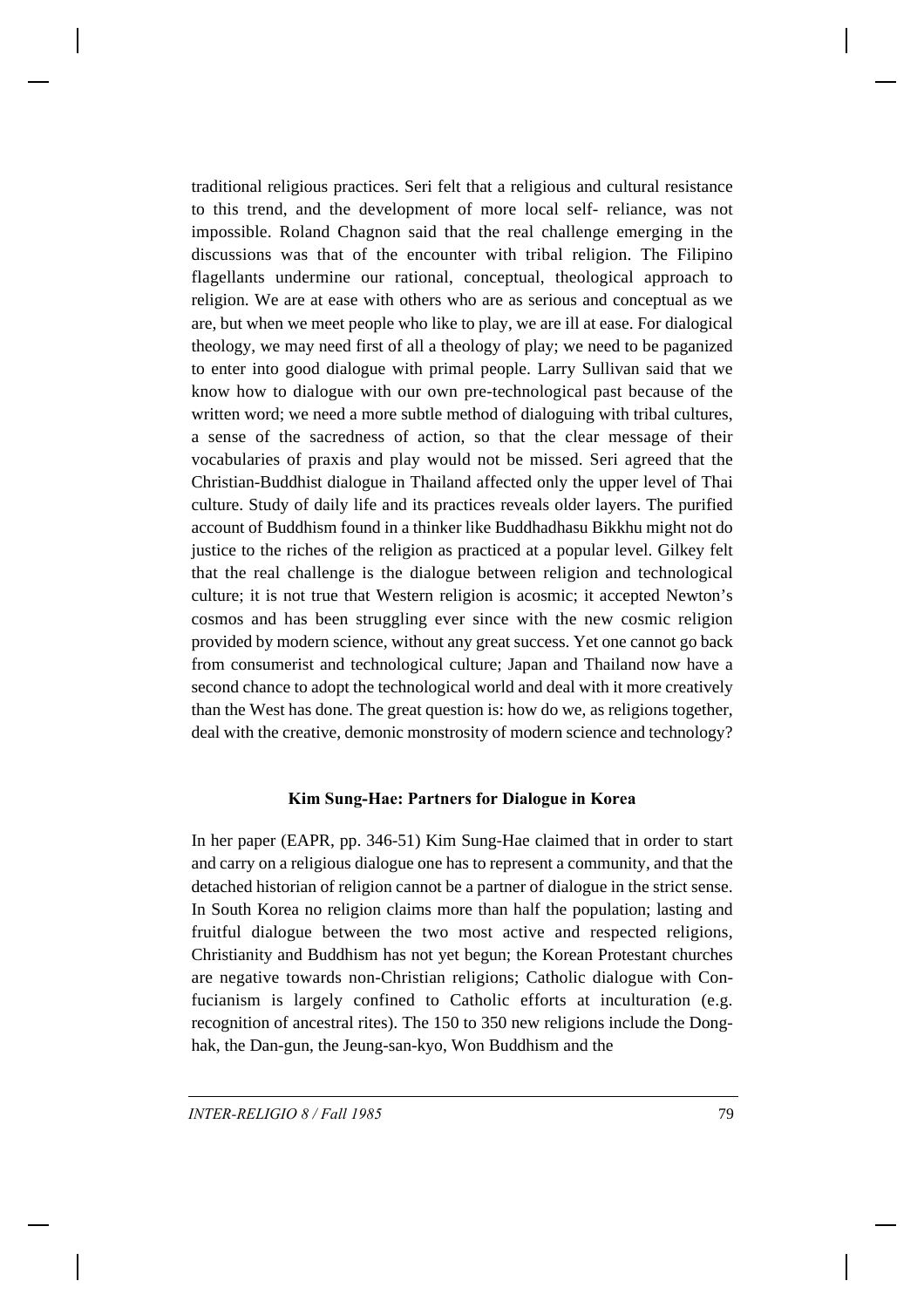Unification Church. In the search for norms for dialogue the classical approach which judges a religion by its fruits, its durability and its numbers is of only limited validity for the new religions.

The Old Testament norm for distinguishing true from false prophets, that is, genuineness of faith, and the attitude of Gamaliel (God is the only judge of this genuineness), may be useful. Six norms for dialogue may be specified: (1) Its motive is the common search for truth and deeper mutual understanding. (2) The social and individual fruits of a religion are the index of its authenticity. (3) When no such index is clearly apparent, careful study must precede dialogue: "When we suspect we are being used in some way, it will be best not to become actively involved but to wait with careful observation" (4) Traces of pseudo-religion must be examined to see if they are confined to a few followers or mark the entire group. (5) Dialogue should be carried on in mutual respect and trust and we should help one another in living up to our ideals. (6) It should be inspired by confidence in the work of the Spirit in human hearts and in history. "The religious leaders in Korea generally are too self-sufficient and negative toward other religious groups"

Shamanism is the most ancient but socially the least respected religious tradition in Korea. Sr. Kim cited two women shamans who made the following points: (1) Buddhists should not destroy altars dedicated to the spirits. (2) Shamans aim to restore family peace by soothing ghosts, and thus contribute to society. (3) A woman who served a spirit went to church, but now had reverted to the spirit; the spirit always wins in the end. (Nonetheless, the speaker showed ambivalence in expressing the hope of going to church before she dies.) (4) Shamans are prouder now of the fact that they represent the root of Korean religiosity, and would like to be respected as religious practitioners and partners in dialogue. Sr. Kim concluded by saying that the main obstacle to such dialogue was the negative Christian view of shamanism: "Dialogue is a two-edged sword, for not only have we to look out to the possible partners of dialogue, but also we have to look into our own presuppositions and understanding of others:'

In his response, Raymond Renson suggested that, to make the six norms of dialogue more concrete, we should differentiate carefully between the various forms dialogue takes: casual everyday contacts; assistance at ceremonies of other religions; cooperation among religions on peace and other social issues; dialogue among individual believers, among scholars, among official representatives. Different norms could be worked out for each of these. Different partners invites different kinds of dialogue. Norms 5 and 6 are attitudes necessary in all these forms of dialogue. Norm 1 begs the question,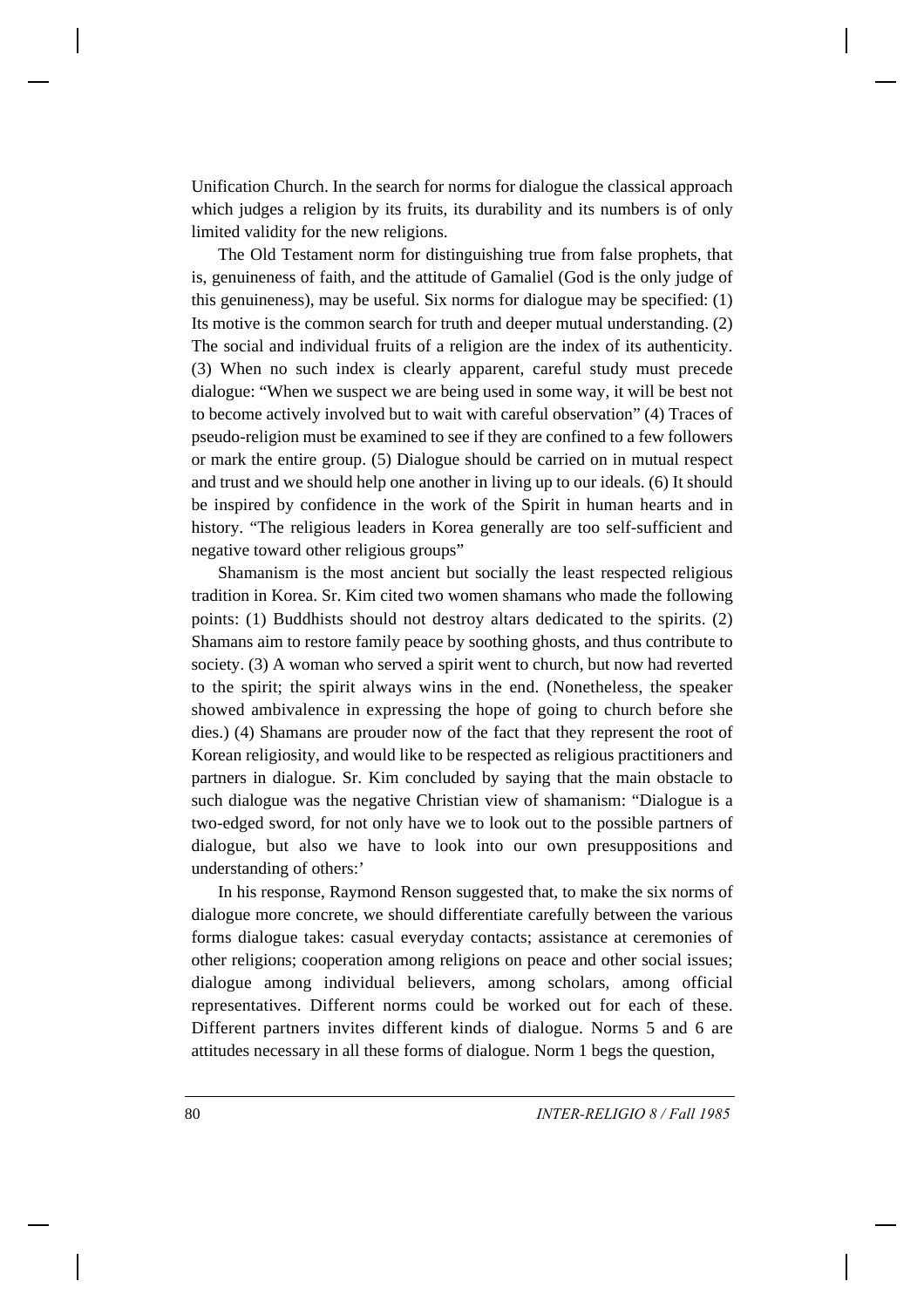"What do we understand by truth? Buddhists are not interested in "objective truth" in our sense. This norm needs to be refined, perhaps in the sense of '!sincerity" as a norm. Kim agreed one can distinguish the levels of (1) everyday contact, (2) observation and waiting, (3) active personal encounter and cooperation in social works, (4) sharing of ideas in the dialogal quest for truth. She had asked Korean Buddhists what they thought of "sincerity" as a substitute for "truth" here, and she felt the notion was too subjective and did not match their conception of true reality. Joseph O'Leary suggested that in Buddhist-Christian dialogue the challenge is to a basic reconsideration of the underlying notion of truth itself. Buddhist *prajna* is a critical instance over against our Greek notions of objective and subjective truth and perhaps also our biblical notions of personal and pneumatic truth. It might be argued that the Buddha was the most radical truth-seeker, more so than even Socrates or the Prophets, teaching a purification of mind at a deeper level than the surface one at which dogmas and objective truths are formulated. To say that Buddhists are not interested in objective truth was the ultimate dismissal fifty years ago when scientists and Christians were secure in their possession of objective truth; but since then we had come to suspect that this notion of truth was a limited, Western one. Heidegger's phenomenological critique of the various notions of truth prevalent in the Western philosophical tradition could perhaps be taken as a model of the critical radicality required here.

Seri queried the Christian language of norm 6, and asked for "the secular meaning of this gospel:' Kim replied that her norms were formulated from an explicitly Christian standpoint; the basic trust expressed in norm 6 was necessary to persevere in the uncharted and easily misunderstood course of interreligious encounter. Seri also queried the stress on theological sophistication in dealing with shamans; it reminded him of a remark of Hans Kong to the effect that dialogue with Buddhists was difficult because they lacked systematic thinking; theologians usually remained at cross purposes with their Buddhist partners in dialogue, because unable to step outside their Western thought-forms. Kim replied that the trend of sophistication had been set by the anthropologists and other students of shamanism, and that, unlike Shinto, it was not a tradition with a scholarly literature of its own, regrettably. Tsuchida Tomoaki asked if, in dealing with shamans, we were not in danger of over-stressing verbal, conceptual understanding, missing what they had to teach us about the neglected dimensions of body and action. Under the good name of dialogue might we not be imposing something alien on people in Asia and Africa? Kim agreed we need to have first-hand experience of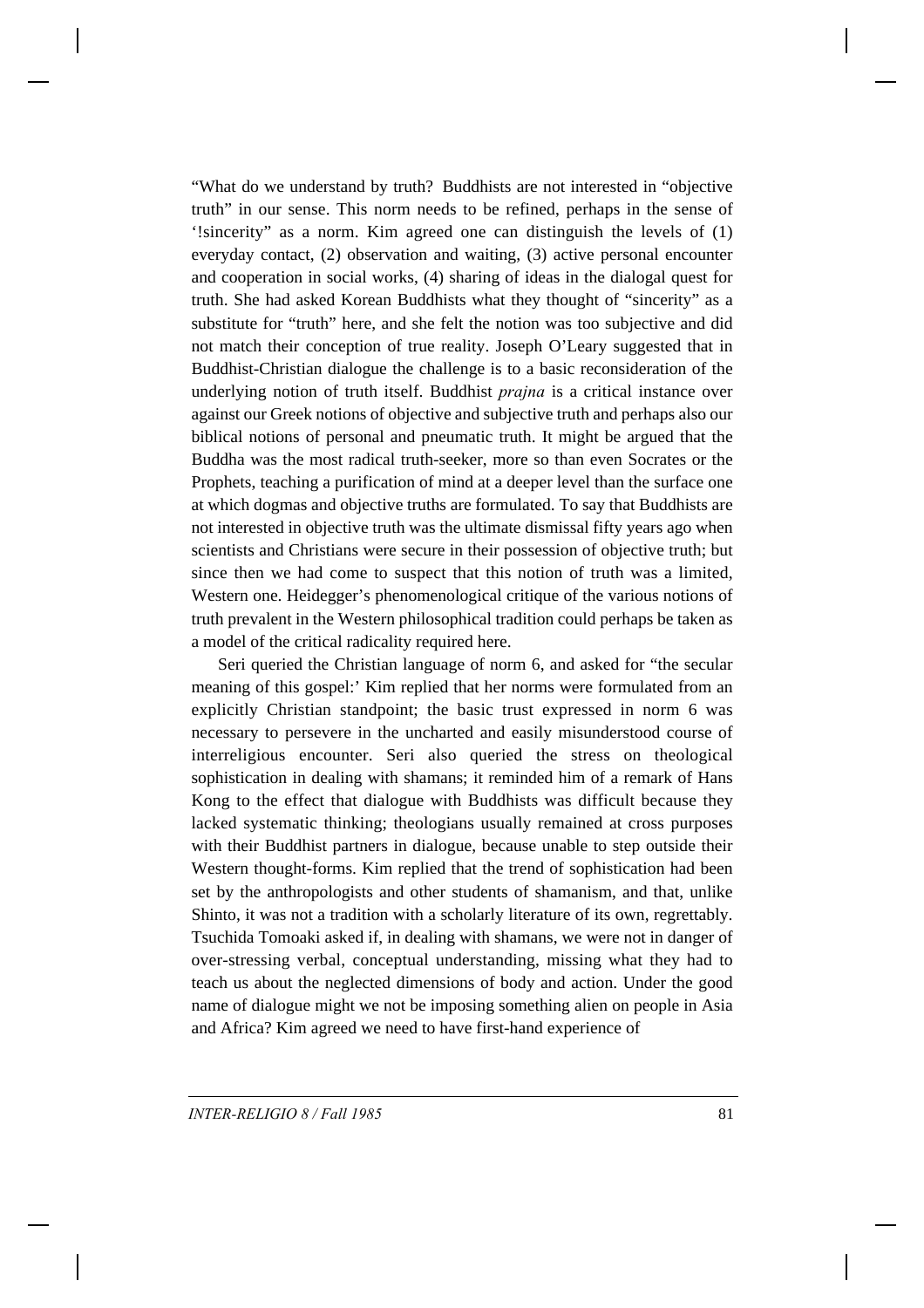shamanism and its rituals, and lamented the fact that the years of study of shamanism by anthropologists bypassed direct dialogue with the shamans themselves. Jan Swyngedouw repeated Tsuchida's question: "Aren't we imposing our own verbal-doctrinal style of dialogue on the other religions?" He found that students in new religions seminaries did not at all understand the necessity for such doctrinal dialogue, for doctrines are not central to these religions. The heritage of Christian exclusivism lies behind the imposition of such criteria of dialogue. Edward Khong demurred, pointing out that in the Chinese context dialogue had the connotation of seeking harmonious coexistence.

Jim Heisig wanted to added one more principle to the six norms: "In dialogue you do not attempt to absorb the other (as in the Christian missionary movement inherited from the nineteenth century), but you admit that the world would be a poorer place if the other tradition was lost" In the case of pseudoreligion, at what point does one cross the critical threshold and set out to undo a religion aggressively? Kim thought we could not become persecutors of a religion, but of course we could take a stand on definite ethical problems, such as cults inducing suicide. The Gamaliel policy of see and wait was particularly apposite in the case of the Unification Church. Langdon Gilkey asked how one knew a pseudo-religion. What objective measuring-stick could be found? Have not all our traditions at one time or another had all the marks of a pseudoreligion? Kim agreed we are all in some way pseudo, but in the case of some new religions extreme forms of deviancy raised unmistakable questions about their authenticity. Larry Sullivan observed that violence seems to be an intrinsic part of religion, so that it is hard to disqualify a religion on the grounds of its violence or destructiveness. Kim said we have to distinguish different kinds of violence, and referred to the travail of initiation in shamanism or of death-resurrection in Christianity.

Hakan Eilert suggested that W. C. Smith's term "colloquium" has a warmer and more intimate ring than the term "dialogue," which had a flavor of detachment. He cited S. Rosenzweig's view that one of the most important functions of religious communities today is to allow people to move from one cultural environment to another and to experience in their own body the reality of cultural and religious difference. Sweden had invested in such cross-cultural exchange of scholars, thus grounding academic dialogue in grassroots encounter, without any hasty demand for measurable results. Kim defended the term "dialogue," pointing to its historical overtones (Socrates, Confucius). Sullivan suggested that the ordered ritual behavior accompanying verbal dialogue, body-language, placement, action, should be taken more consciously into account especially in the Asian context.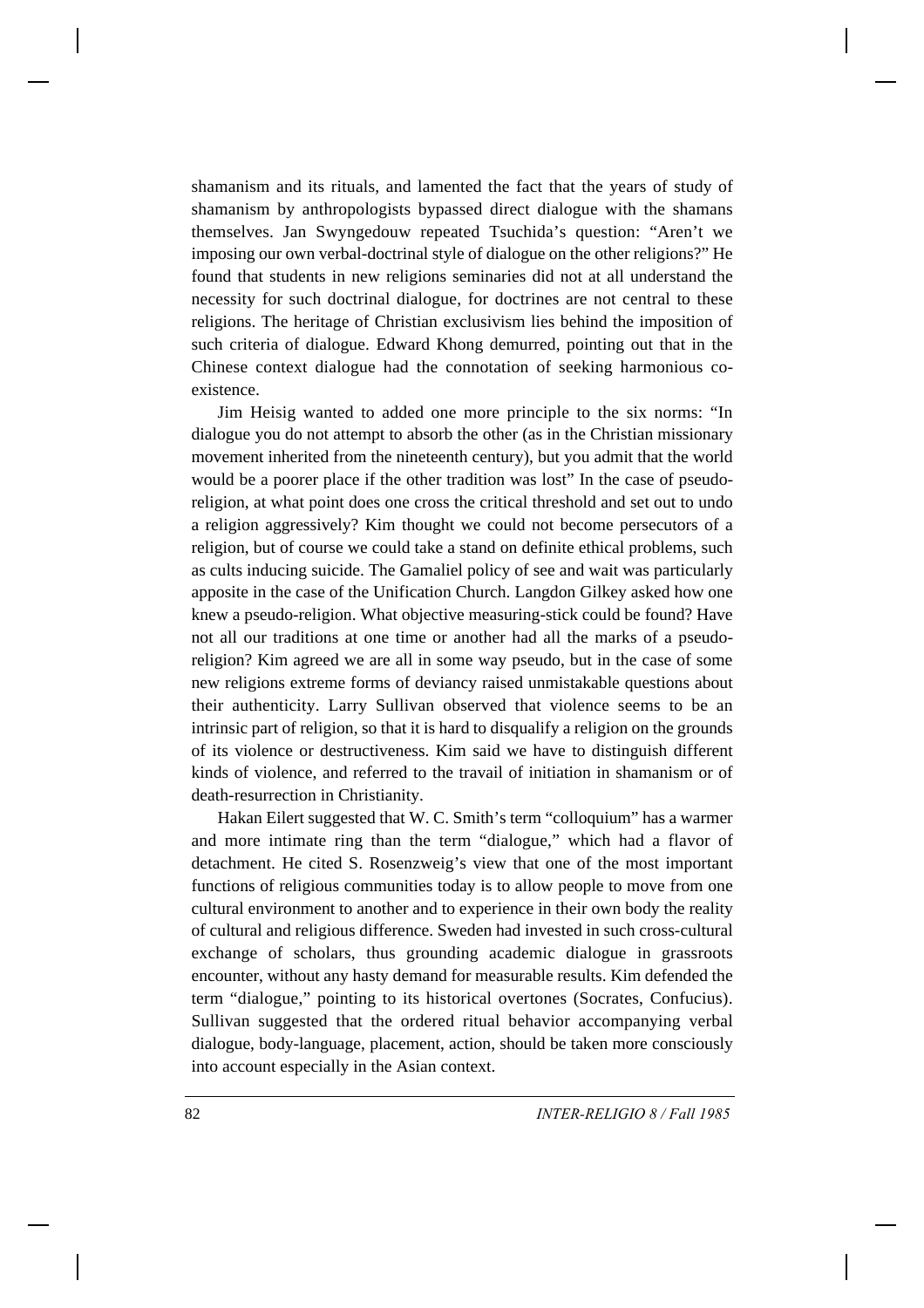Sean McDonagh felt that too great a stress on universal values as norms for dialogue could lead us to overlook the fact that religions did not exist apart from the pluralism of their local manifestations. In discerning norms the concrete local context must remain a central reference, for it is here, rather than on the level of general ideals, that a religion showed its negative or positive effect. Thus Southern Baptist fundamentalism might be a valid religion in its original local context, but in the southern hills of the Philippines it was a destructive force, threatening the organic survival of local culture. One concerned for the future of the local people would have to resist these incursions of fundamentalism. A school for shamans might be a better religious contribution to their needs at the present moment (though in another twenty years the context and the criteria might again have changed).

### **Jan Swyngedouw: The Search for Discriminating Norms**

In his paper (EAPR, pp. 339-45), Jan Swyngedouw focused on the question of norms for dialogue as it arose in connection with participation in events organized by the Unification Church. He expressed a fear that the present Vatican concern about the activities of sects might bypass or oversimplify the question of dialogue with them He also noted a less open attitude to interreligious dialogue generally in recent official pronouncements, as in the Pope's teaching on the "essential difference" between the non-Christian *religions*, which "are above all the expression of a quest on man's part," and Christian *faith,* 'based on Revelation on God's part:' All this looks different in a country where Christianity is a minority religion, much as sects are in the West. Nonetheless, it is well to reflect critically on the danger that Christians can be used by the groups with whom they enter into dialogue. Shinto representatives are not afraid to display political aspirations to be the spiritual support of the State, and have even on one occasion tried to involve the Vatican in the promotion of nationalistic ideals. The "courting" of the Christian churches by the new religions, and their eagerness to get into direct contact with the Vatican, bypassing the local episcopacy, should prompt us to consider the question, "what makes a dialogue a success?" A factor generating tensions is the dual nature of interreligious dialogue: we are considered if not so much *official representatives* of the Christian Church, at least spokespersons for it, while at the same time our research activity includes academic encounters with non-Christian religions. "It is nearly impossible— and I would think, not even desir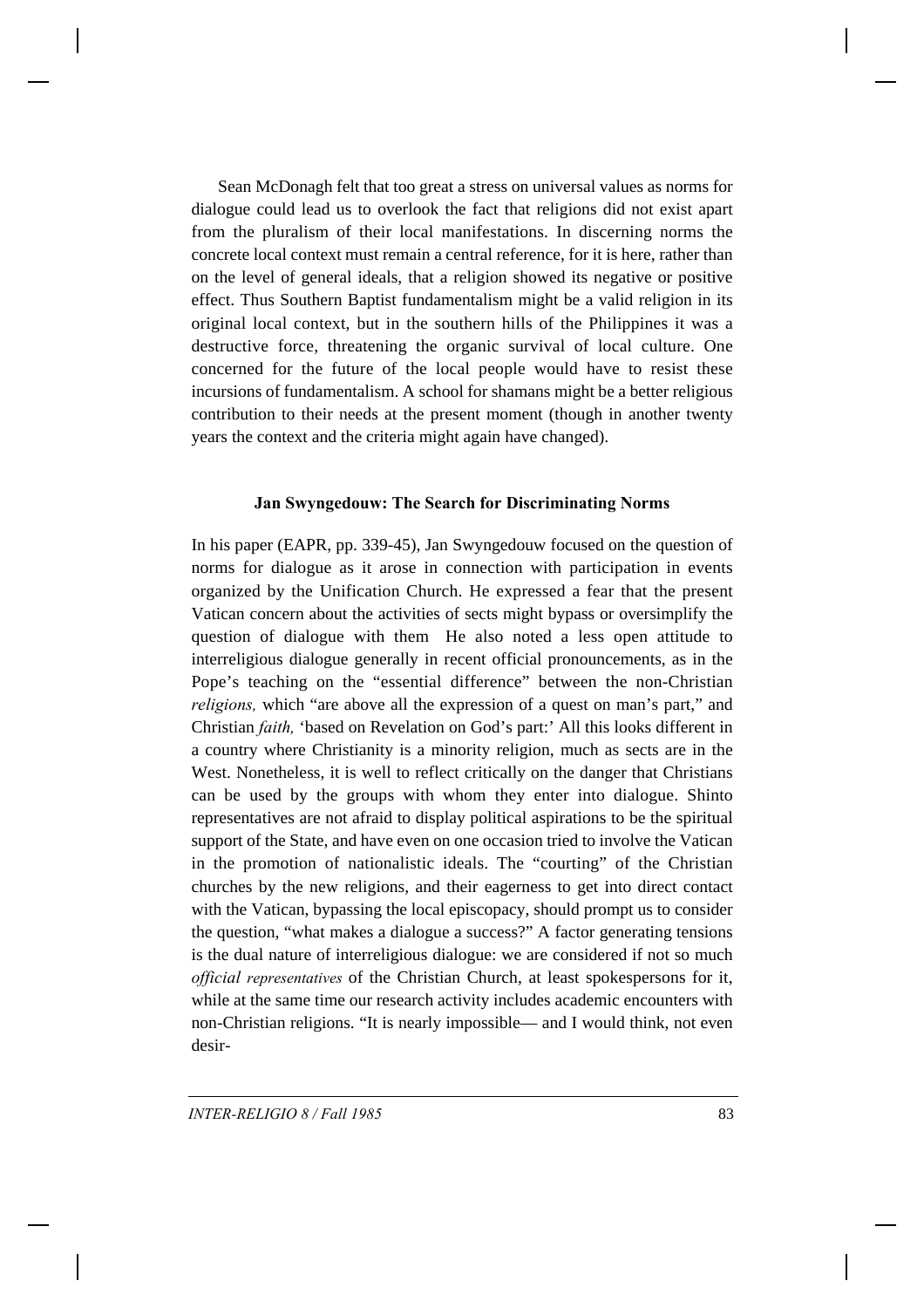able—to abstract from our specific Christian character even where pure academic matters are concerned:' But this does not imply that in our academic engagements we are "official representatives," and this distinction ought to allow us more freedom in contacting various religious groups than official representatives could afford. The application of discriminating norms becomes stricter to the degree that our activities directly engage our churches.

In his talk, Swyngedouw suggested that it is impossible to establish universal norms for dialogue in advance, and that our choice of partners is largely defined by particular situations. We have been struggling with this problem in Japan for a long time, if largely in an unconscious way. The recent Vatican warning against any participation in or collaboration with the activities of the Unification Church had heightened awareness of the issue. This warning could be seen as part of a wider change in attitude to other religions, perhaps occasioned by the rapid growth of sects in Europe and Latin America.

There is no danger of manipulation in the dialogue with Zen Buddhists, which has been the chief form of dialogue pursued by the Japanese Institutes, no doubt because of the theoretical attainments of Zen scholars and the appeal of its spirituality to Westerners. Perhaps this dialogue is too polite; it seems that the Christians are much more open to being changed by this dialogue than the Buddhists are. Shinto is the primary religion of Japan, and is based on the unity of government and worship; now they have recovered a position similar to that which they enjoyed before the post-war debacle, and are more and more associated with the industrial rather than the rural community (blessing the foundations of new company buildings etc.). There is some danger of being used by Shinto for their own purposes. The new religions are famous for their interreligious engagement and their movement for peace, but their search for respectability can have a manipulative aspect, as when their leaders boast of their encounters with the Pope (suggesting that they are the Eastern equivalent of this Western religious leader). Soka Gakkai refuse all dialogue, except on a very personal level. They wish to be on good terms with Christianity, but cannot pursue this for internal political reasons. Then there are the "new new religions" which also have developed the habit of running to the Vatican, as in the recent scoop of the seven-year-old Agonsha, who presented themselves to the Vatican as the authentic representatives of Japanese Buddhism. In the controversial case of the Unification Church, we should apply a situational approach to norms, taking into account the way our partners in dialogue see us and the degree to which our individual activities involve our Institutes or our churches.

Yves Camus, in response, asked if the Vatican warning on the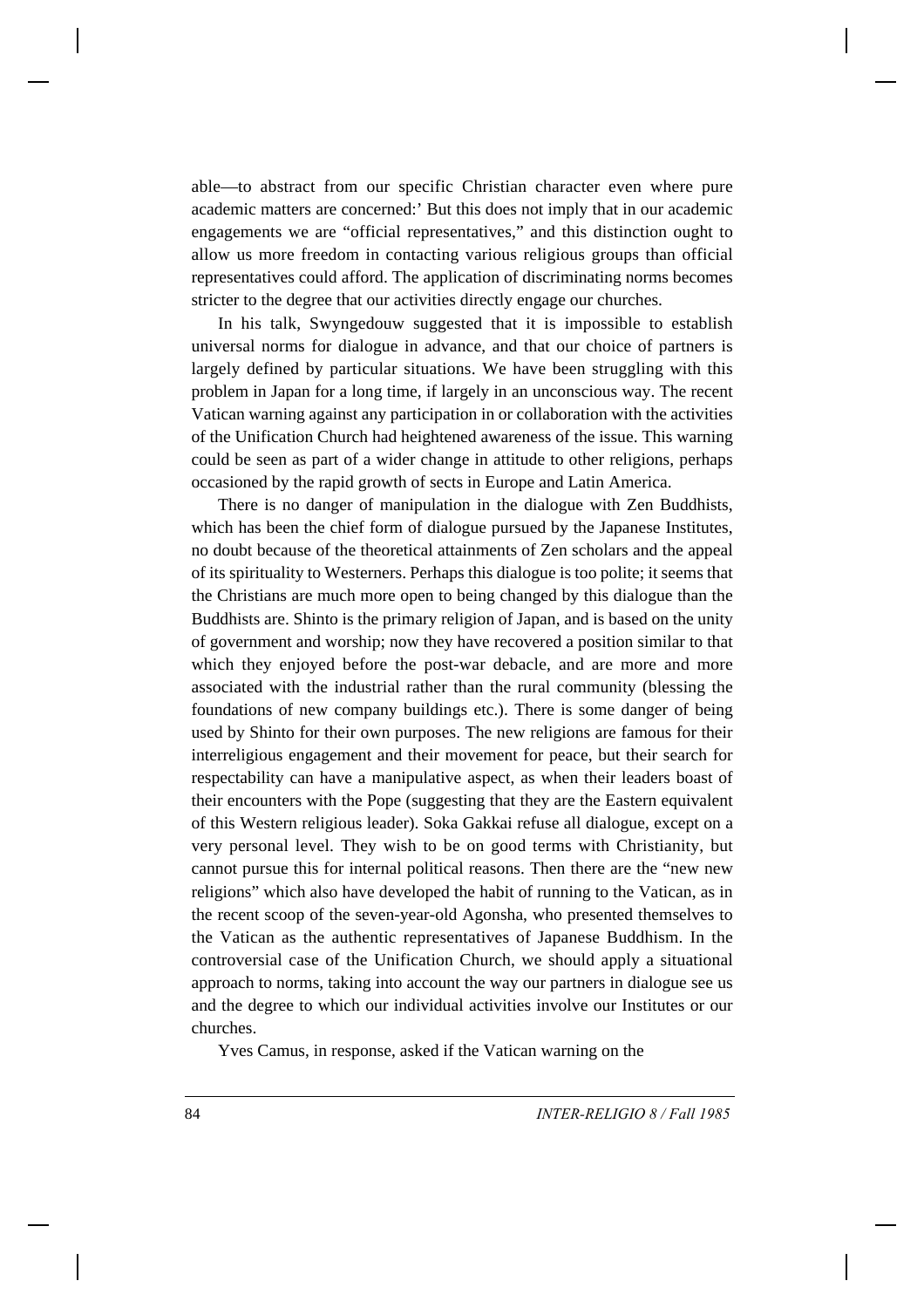Unification Church was as stringent as it appeared to be, and regretted that it had not motivated its ban on dialogue in more theological terms. Discrimination can amount to incrimination in practice, and this has perhaps happened in this case. "Discernment" might be a better word than "discrimination," more suited to the intimate relation into which diverse traditions have now been thrown and more expressive of the self-critical aspect of religious dialogue, as illustrated in Paul Knitter's recent book. Interior dialogue with other traditions, and sharing of spiritual experience, is the prior condition without which it is impossible for Westerners to see how conditioned they are by their culture—to say "I am an Aristotelian, a Platonist, a Cartesian"—with the result that their efforts at dialogue remain academic constructions. In reply to a question from Camus about the content of the dialogue with Shinto, Swyngedouw mentioned a conference on the universal and the particular in religion, which had proceeded on the rather misleading assumption that Christianity was a "universal" religion, and Immoos spoke of discussions on the emperor system (on which there seemed to be very different views), the relation between Shinto and folk religiosity at the village level, and the theme of transcendence and immanence (Shinto representatives had been surprised at the immanentist dimensions of Christianity). Swyngedouw said that Shinto now looked up to Christianity and Buddhism as models for the development of doctrine whose lack they have begun to feel.

Sr. Kim related how generally unpopular the Unification Church was among Christians and also among historians of religion in Korea. Thomas Immoos argued that one should not engage in dialogue with groups whose religious aspect is a front for activities of another kind. C.I.A. documents state that the Unification Church is a front for the Korean C.I.A., an anti-communist movement under the guise of religion; its main spokesperson in the U.S. is a colonel in the Korean C.I.A. It is hard to understand the logic whereby Catholic theologians who supported liberation theology also flocked to Unification events, giving the movement legitimacy. Langdon Gilkey agreed that invitations to Unification Church conferences should never be accepted, because of the political implications. There is no danger of the right wing fundamentalists in the U.S. joining hands with the Unificationists, but both of them share the same fascist reaction against communism, and a hostility to every basic liberal conviction. Theological dialogue with them is not objectionable, as long as they are not the organizers, but to attend conferences under their auspices is another matter entirely. Larry Sullivan asked how this distinction could be justified. Can one not go to such conferences as a client rather than as a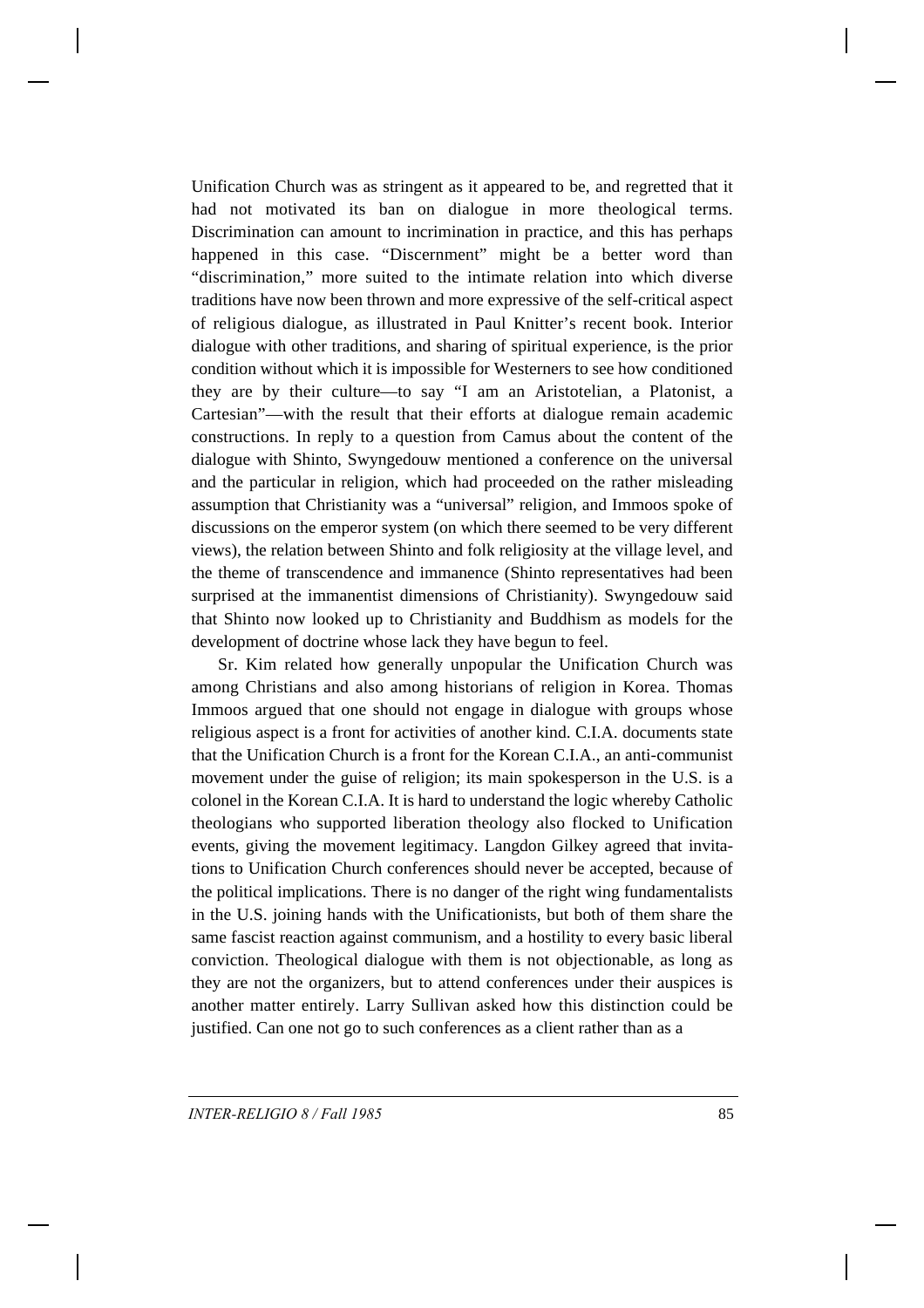patron, as a participant observer in the sense of anthropology? The loss of control implied in going to a meeting under *their* auspices could be a salutary and instructive condition in which to undertake this observation. Gilkey maintained that the conferences are designed to win whatever respectability the participants can confer. Camus quoted the Chinese proverb: "Two may share the same bed, but their dreams are different"

Jim Heisig argued that "the Moonies are not cut of a single cloth" and that reporters on religion for the C.I.A. might be as "religiously naive" as participants in Unificationist events were alleged to be politically naive. The Unification Church is experiencing a tremendous split between the people with the money and the political aims, on the one hand, and those with high religious intentions, on the other. The latter are struggling to divert funds from political activities for such religious purposes as the theological conferences. Politically, too, many younger members are arguing for openness to socialism and say they would leave the movement if the allegations against it were proven true. The case calls for a more differentiated judgment. Gilkey said that acquaintances of his had run into a stone wall on this precise issue of the political ideology and its authoritarian imposition. Joseph O'Leary asked for a comment from Gilkey on the book *Restoring the Kingdom* in which Christian theologians compared the Unificationist doctrine of Indemnity with the Pauline doctrine of justification or the Anselmian doctrine of satisfaction. Gilkey found the idea silly, but relatively innocuous; it is the combination of the religious and the political that raises the most serious problems. Swyngedouw objected that one can never exclude the political aspect in interreligious debate. Gilkey agreed it was a question of degree. He also agreed with Jim Heisig that Christians, in light of their long tradition, might lead politicized sectarian movements to a more reflective stance. Sean McDonagh queried Heisig's policy of looking on the bright side of the Unification movement and encouraging it, though admitting that there is a bright and a dark side to all religion. In the Philippines one could not dialogue with groups whose religious anti-communism, politically exploited, had led to murders and cannibalism. Bishop Tudtud said that if the strongest and the intended dimension of a movement is political rather than religious it is not a suitable partner for dialogue. Gilkey and Immoos added the qualification "fascist" to "political:'

#### **Church and State in China**

The remaining sessions focused on China, and served as orientation for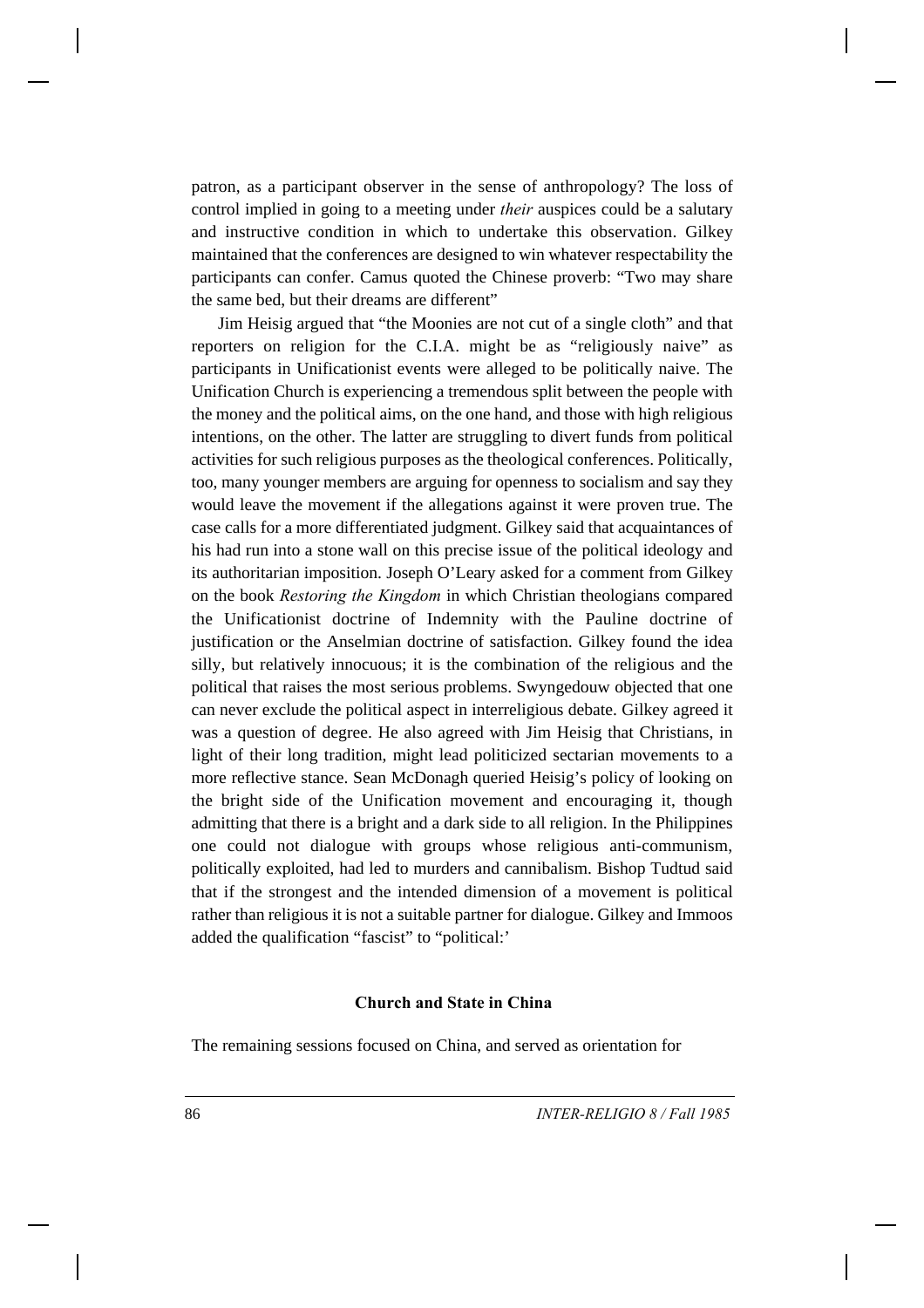those who were to set off on a two week visit to China immediately after the Conference.

Edward Khong spoke of the relations between the Catholic Church in China and the Vatican. The CCPA (Chinese Catholic Patriotic Association) is not the national or patriotic church, but sees itself as the same traditional Catholic Church introduced to China by Matteo Ricci. The Association was set up in 1957 to take over the leadership of the Catholic Church. They appointed and consecrated some bishops. They see themselves as an association of believers who felt that the hierarchy at that time forbade them to love their own country. Their quarrel is with the Vatican, not the Papacy, and they attempt to maintain the distinction, not always easy to draw, between the political juridical power of the city-state (a foreign power whose interference is resented) and the doctrinal authority of the Bishop of Rome (which they do not question). In 1966 the Cultural Revolution branded all religions as superstitious, and even the CCPA members suffered. In 1980 the system was restructured: after the third meeting of the CCPA, an unprecedented Catholic Representatives Conference was held, which set up a Church Affairs Commission, responsible for the internal affairs of the church (liturgy, publications, seminary formation, catechesis) and the National Episcopal Conference (including non-CCPA members), responsible for doctrine and relations with other churches. This restructuring left the CCPA with the function of a bridge between church and government. Some suspect these new bodies are United Front structures completely dependent on the political authority. This remains to be seen. Chinese Catholics are anxious to remain in communion with the Catholic Church worldwide, and moves are being made to bring their worship and seminary formation into line with Vatican II. A vernacular hymnal and liturgy is likely to be created soon and the importation of theological publications from abroad allows new priests to be educated in the current philosophical and theological approaches.

The so-called "underground" churches continue to exist. When the institutional aspects faced suppression, communities began to meet in small house-gatherings, of many different forms and appearances, sometimes uniting whole villages for evening or morning prayer. Priests are rare, and fall into two groups, the few who have joined the CCPA and the rest. These are not on bad terms with each other, very often working and living together. Release of more and more church properties which had been appropriated for other uses has created a need for more and more clergy and non-CCPA members are often asked to re-open churches. Some clergy refuse to cooperate with the CCPA for fear of being exploited politically, and such priests usually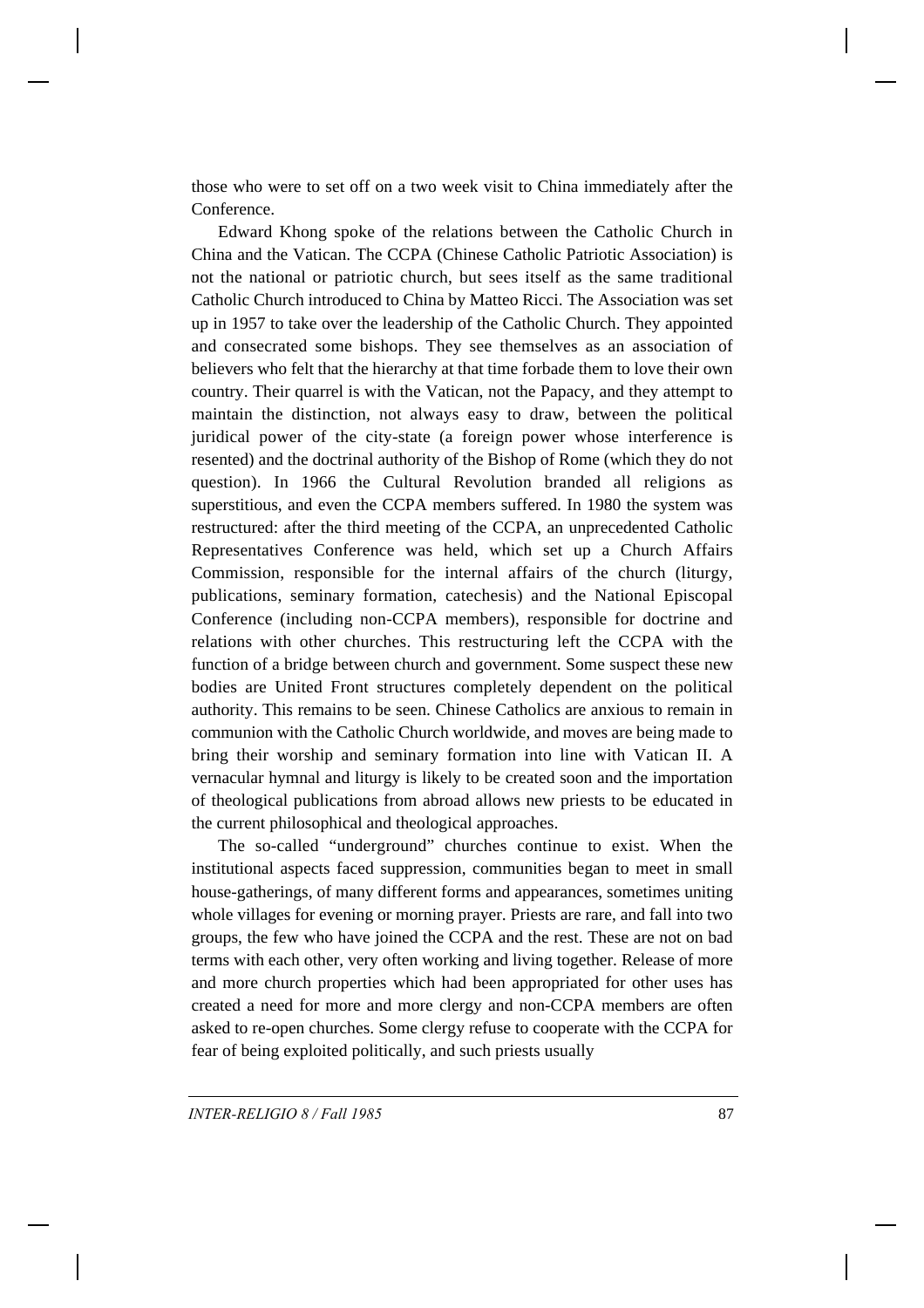take some secular work and serve as ministers to more remote areas; the CCPA is found only in major cities. The present open door policy allows more news of religious developments in China, news that shows that faith and piety are still strong.

Relations with the Vatican have been problematic. Between 1952 and 1958 Pius XII issued three letters condemning persecution of the church and the illicit consecration of bishops. It is inaccurate to say that he explicitly excommunicated the CCPA. John XXIII used the word "schism" in 1958 but later promised not to do so again (1962). Paul VI between 1963 and 1970 made conciliatory gestures to China, supporting their entry to the U. N. and sending messages of good will to Mao. John Paul II followed the same line, declaring that there is no contradiction between love of church and love of country. Diplomatic relations with Taiwan remain a point of dissension. The release of Archbishop Dominic Deng from his 22 years' imprisonment in 1980 was greeted as a step forward; he was re-installed in his bishopric in Canton; but when the Vatican unilaterally elevated him to the archbishopric, the Chinese were infuriated at what they saw as interference in their internal affairs (details in *The Month,* February 1982). Meanwhile, John Paul II has reasserted the Vatican's understanding of papal primacy, and this too has been taken as a direct attack on the Chinese Catholic church. Nonetheless, indirect contact is maintained with the Vatican; three cardinals have visited the country on their personal initiative and Bishop Wu of Hong Kong was invited officially by the National Bureau of Religious Affairs. These are signs of a breakthrough in Chinese- Vatican relations.

In his paper, "The Coming and Going of Protestant Christianity in China Today," Peter Lee recalled that the great majority of the church people in China were not prepared to face the political changes that came their way since 1949. Y. T. Wu and the National Christian Council in China accepted the leadership of the new government in opposing imperialism, feudalism and bureaucratic capitalism. The Three-Self Patriotic Movement (TSPM) also initiated a political Christianity which met opposition from such representatives of the evangelistic majority as Wang Mingdao. The United Front strategy followed by Mao sometimes focused on religious groups as reactionaries to be eliminated. Given the goal of the state to deal with certain contradictions, the Party works with the progressives and wins over the moderates, by persuasion or education, and then isolates and finally crushes the reactionaries. In the TSPM some leaders are progressives and many more are moderates. We can see how they function in the context of the United Front strategy. The test of the integrity of the TSPM is its success in maintaining its transcendent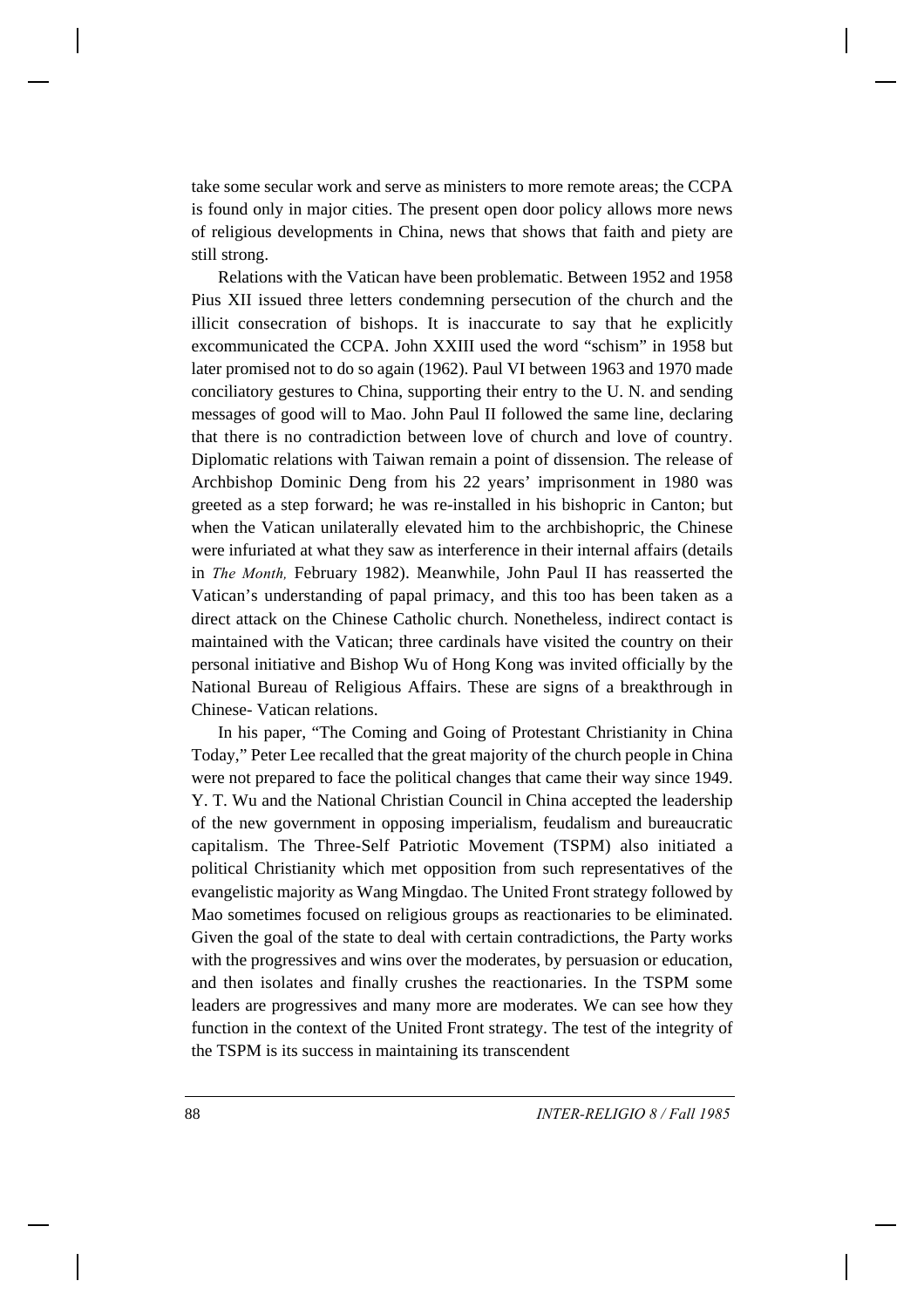loyalty while thus cooperating with the state. The institutional channel through which religions are brought together under the United Front Work Department (UFWD) of the Chinese Communist Party is the system of the Chinese People's Political Consultative Councils (CPPCC) in which religious representatives can work side by side with other groups for the common good.

"Three-Self" refers to self-support, self-government and self-propagation, terms already used by nineteenth century missionaries. Christians in China customarily associate love of country and love of church. After China became a unified sovereign state, Christians who could break down the wall separating the Church from the world were willing to participate in national reconstruction on a socialist model. The patriotic fervor of those days is no longer so much in evidence, but most Christians have no thought of changing the present regime for another. The churches in China today, no longer dependent on rich, foreign bodies, and with clergy who live in a relaxed financial equality with their parishioners, enjoy freedom and self-sufficiency. Their participation in nation-building has made Christians more accepted and given them opportunities to witness to their faith. Now they are ready to enter into partnership with churches overseas who can treat them as equals in sharing resources and personnel.

The experience of voluntarily working together across denominational lines in TSPM has ushered in a post-denominational era in Chinese Protestantism. The China Christian Council aims to unite all Protestant Christians, a high priority for pastoral and political reasons. A simple common creed sets the boundaries of theological difference. Fundamentalists pose a particular problem to this unity based on mutual respect and toleration of differences. Informal groups meeting in places other than church have played a significant role in building the Protestant population from 900,000 in 1949 to the present 3,000,000. These "house churches" are also being drawn into the new unity. The unity already attained is as good as anywhere else in Christianity today.

Creative theology has not been developed in China, but there is a fresh and thoughtful reaffirmation of faith which has some interesting emphases, notably a Pauline rejoicing in the *divine folly,* a theme of *resurrection* resonating with the recent experience of Christians, a keen sense of the theology of the secular and of spirituality.

Hideo Yuki, in a response to Lee's paper, related that the Protestant missions had brought Western denominational divisions to Japan in the nineteenth century. There were some unsuccessful efforts to unite these denominations, but the first effective unification of all of them in the United Church of Christ was imposed by the pre-war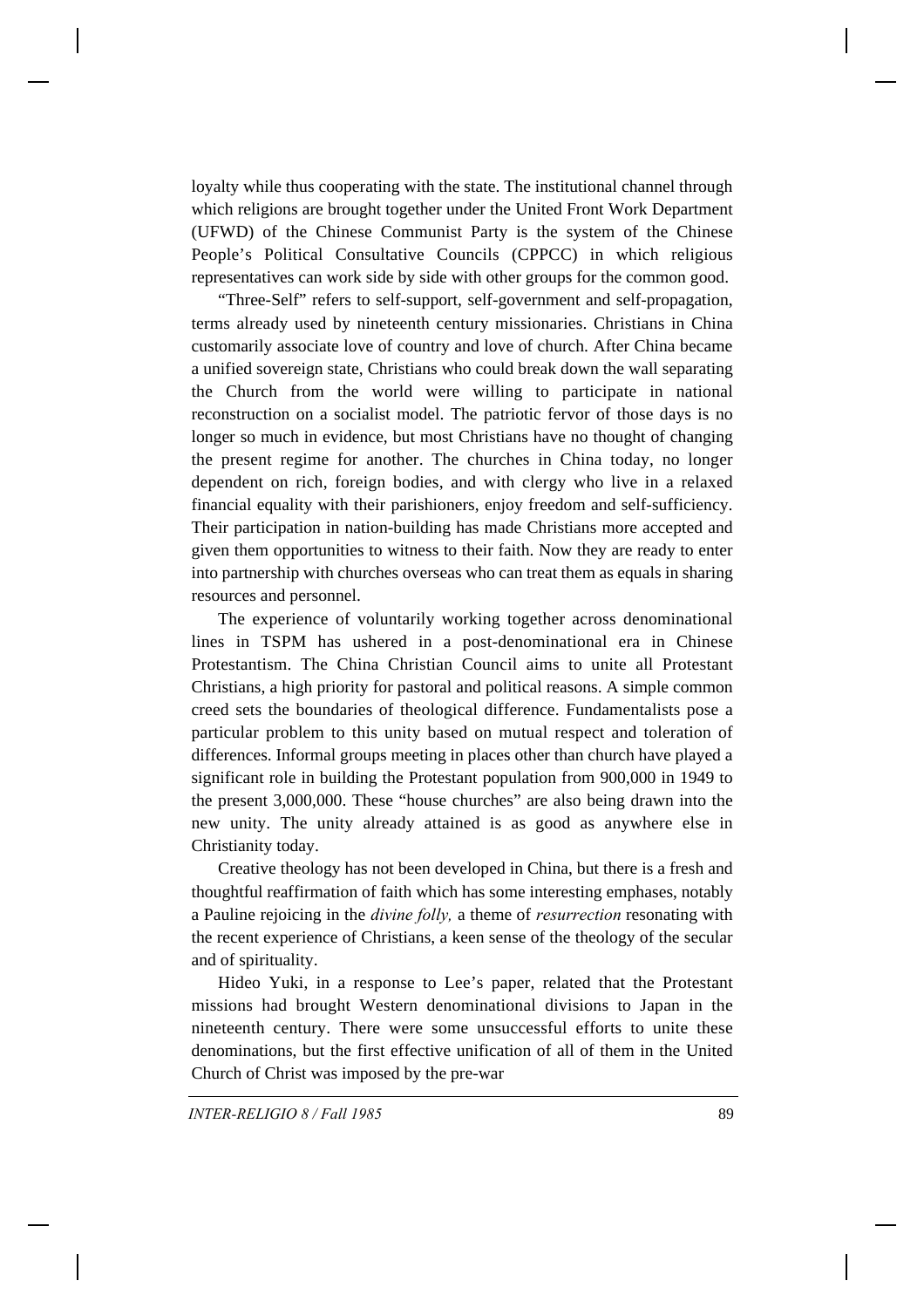Government. The Protestant churches had always been very obedient to and cooperative with the Government, supporting it in the Russo-Japanese war, the undeclared war with China and World War II. In case of war maybe there is no other way to act; the individual can protest, but the church as a system may not be able to do so. The Chinese experience shows we are not abstract persons but belong to particular countries. The U.C.C. was expected to split apart again after the war, but has survived to this day. The discussion still goes one as to whether this unification is merely a government imposition or part of the historical struggle of Protestants to overcome denomi- nationalism. The old denominational ties continue informally in practice.

Lee, in reply, said that the Chinese success in overcoming denominationalism was the result of external circumstances. By renouncing support from the U.S., where denominationalism thrives, the churches were freed from the strings attached; they were also forced to come together for economic and pastoral reasons; furthermore, they were forced to work together for the betterment and modernization of society, and this was a corrective to their too inward-looking attitude in the past. But not all churches had responded creatively to these constraints. Sectarian, individualist groups had found it particularly difficult to adjust. As for the problem of church/state relations, it took the church quite some time to accept the revolution; in Taiwan they still do not; this acceptance is the minimum required of Chinese Christians; the more positive content of patriotism, especially the commitment to socialism, also rules out any advocacy of a return to feudalism or capitalism, or even of a co-existence of capitalism and socialism under one flag (this is acceptable only for the unique case of Hong Kong). The churches sometimes voiced criticism of the government, notably in a successful campaign (in which the Buddhists also took part) to eliminate a clause in the constitution giving the freedom to propagate atheism. But one could wish that they were more outspoken on social issues, such as the one-child policy forced on Chinese couples (two children would be a more acceptable norm, especially given the traditional preference for male offspring).

Swyngedouw asked if the overcoming of denominationalism was not incompatible with the Protestant principle; Lee replied that it did not eliminate the denominational heritage, but made it secondary to the greater unity. Swyngedouw asked why the government did not rather pursue the classic policy of *divide et impera* in regard to the churches? Lee said that this was a colonial policy, and that the aim of the Chinese government was not to destroy the churches but to have them cooperate in the task of nation-building. In reply to a question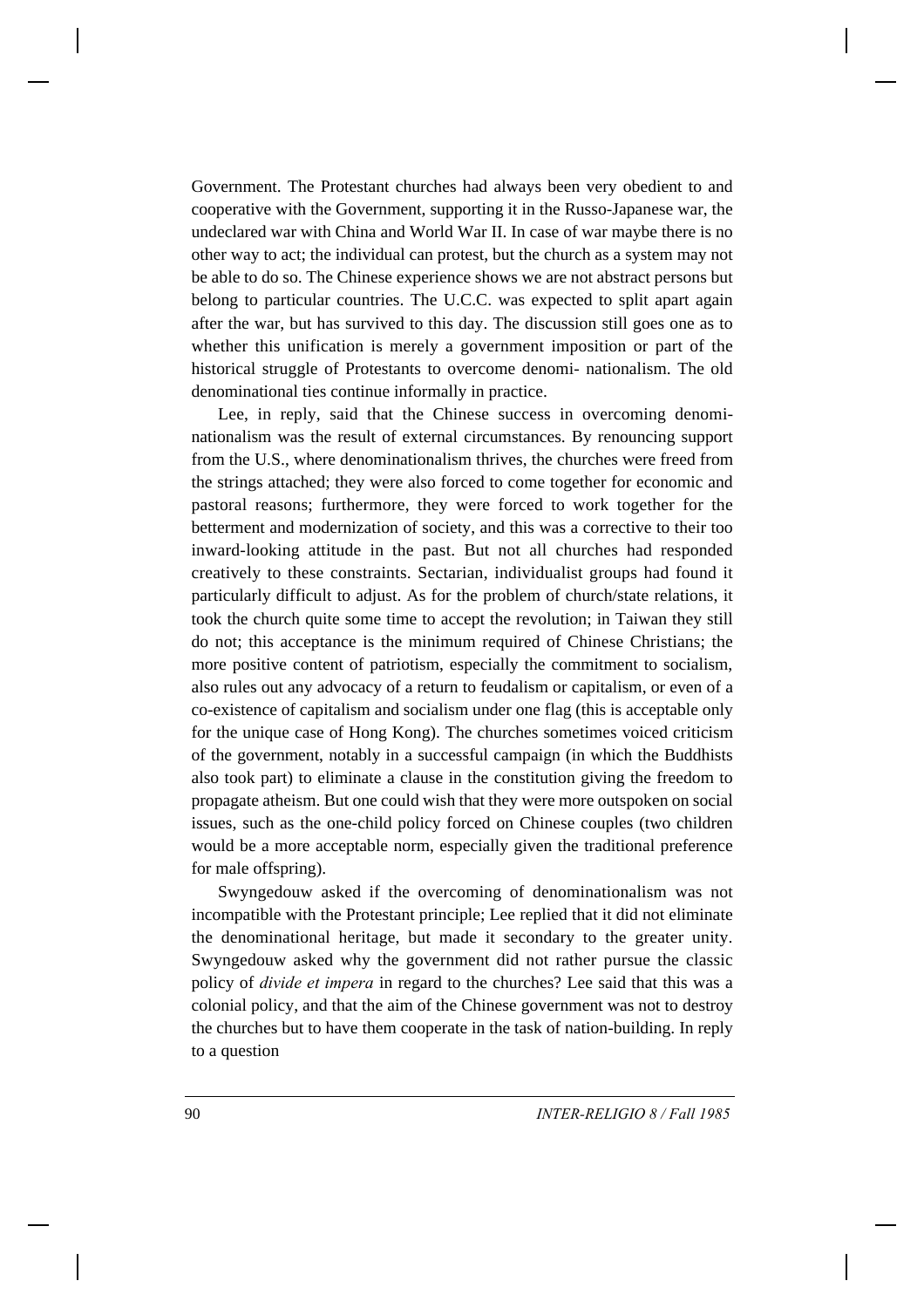from Sr. Kim he clarified the relationship between TSPM and CCC:

the former is the necessary political arm of the church in dealing with the government; the latter is more pastoral; the CPPCC is a government organization which is interested in relating religious and civic organizations for the sake of national unity. Bishop Tudtud asked if the general population supported the government in China; Lee answered that while young people in Canton might, as individuals, hanker after the bright lights of Hong Kong or New York, very few people can conceive of a revolutionary alternative to the present government. Langdon Gilkey asked if the differences between denominations seemed to be so much Western nonsense, of no interest at all to Asians, and if this was a factor in overcoming denominationalism. Lee agreed, but noted that the different Protestant traditions were all felt to have valuable contributions to make.

Specific questions on what the group visiting China could expect and how they should behave were met by assurances of the ecumenical openness of both Catholics and Protestants in China and of the liberalism of present government religious policies. The good relations built up over the years would ensure a warm welcome for the group.

Finally, Lee spoke on religious studies in China. In the early 50s there was little attempt at a theoretical understanding of religion, and it was generally assumed that religion was backward and the phrase "opium of the people" was in common use. Yet it was also felt that religion was a social reality the government had to deal with. Religion as a private, harmless matter of personal belief was distinguished from the reactionary tendencies religion exhibited as a social force. A policy of religious freedom allowed private belief and cultic practice, but persons holding religious convictions were not (and are not) allowed to be members of the Party. The government at this time pursued a policy of "unite and attack" The moderates thought religion could better be overcome by educational means, and that in the meantime religious people could be united for the good of the nation. This approach prevailed in the 50's; in the 60s the hard-line approach gained the upper hand, reaching an extreme in the Cultural Revolution, and very few people went to church in this time. Since the fall of the Gang of Four in 1976 the religious policy began to improve. The Protestant churches began to resurface in 1979, followed by Catholics and Buddhists. An institute for the study of world religions was set up in Beijing in 1977 to educate the Chinese people on the objective laws of the origin, development, decline, and disappearance of religion. The institute aims to develop a Marxist science of religion which (1) opposes fideism and obscurantism in order to remove obstacles to the modernization of socialism; (2) provides a theoretical basis for the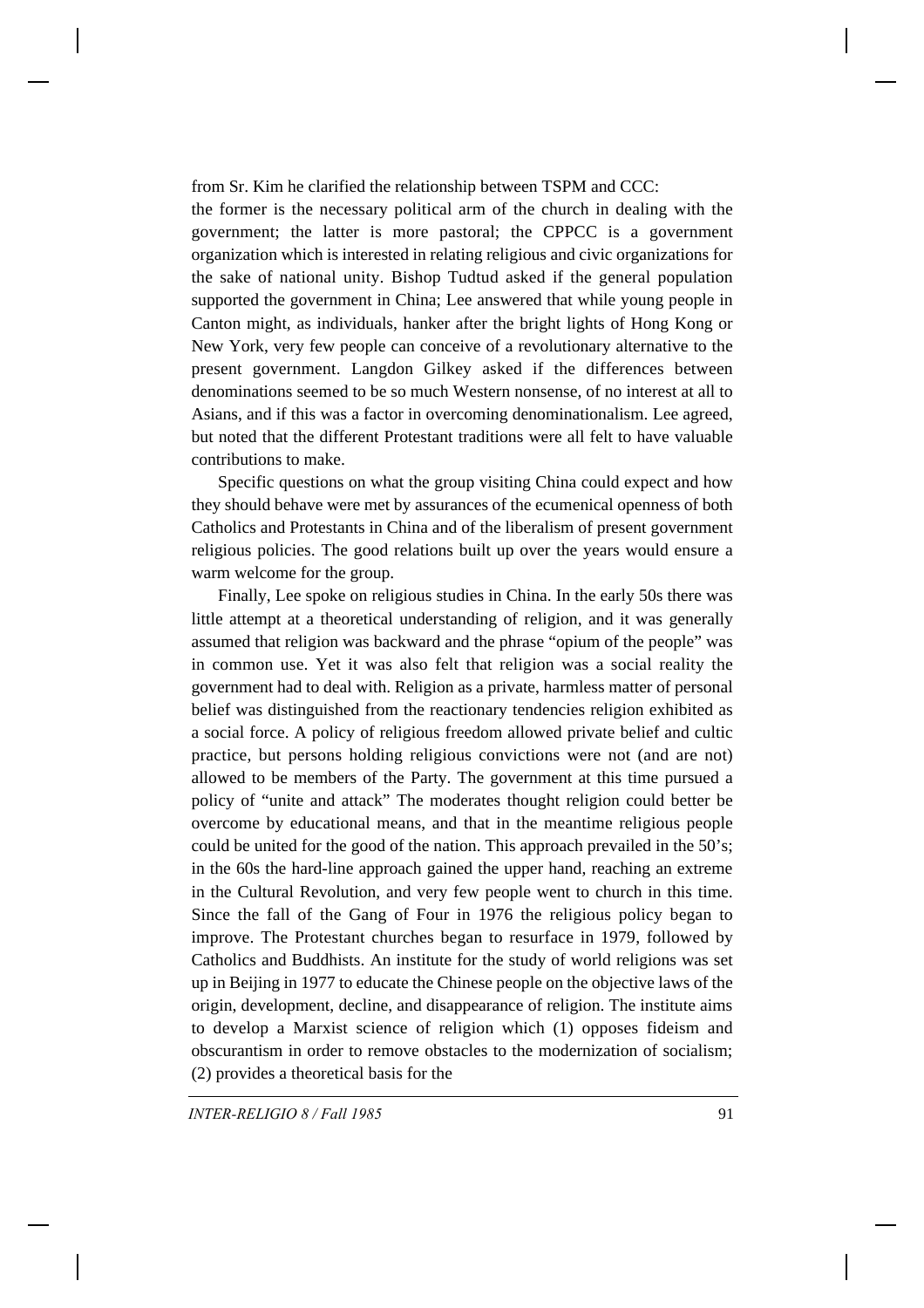Party's religious policy; (3) studies the history and present position of the world's religions with a view to international solidarity; (4) critically studies theology for the light it sheds on the history of philosophy and literature, and on world history. Unfortunately, the actual work of the institute has remained within traditional Marxist limits. Document 19 on religious policy (1982) shows the effort of the government to revive the liberal religious policy. It does not use the phrase "opium of the people" and it is free from polemic and cliches. Today religion is seen to be a very complex set of phenomena. Religion is not seen as the source of ethics, but it is recognized that religious people have something to say about morality and social improvement. "Has there then been a change in the Marxist understanding of religion?" asked Sr. Kim. Lee cited, as an example of the new departures in Marxist theory, a writer who held that the class basis of religion no longer existed, but that there must now be a new basis for the existence of religion, which would permit religion to be a creative force; the patriotism shown by Chinese Christians was seen as the foundation for this.

### **Yves Camus: Christians in Taiwan and the Mainland**

Yves Camus said that the period in the early 80's after the release of Bishop Deng was also experienced as a time of liberation for Catholics in Taiwan. Presbyterian and other Protestant churches, whose members are largely local Taiwanese, and who had many difficulties and tensions with the Taiwan government, were not interested in the same degree in their sister churches in the mainland. Trips to the mainland in recent years had given Taiwanese Catholics first-hand knowledge of the church in the mainland; they had been heartened to discover how alive the faith was despite, or because of, the hardships Catholics had suffered there. The crisis of ecclesiology faced by the Catholic Church in China has been addressed by the Archbishop of Taipei in a pastoral letter. In late 1983 there was considerable anxiety that the Holy See might downgrade its diplomatic representation in Taiwan. When the bishops met the Pope in Rome in February 1984, the Pope said: "It is to you Catholics of Taiwan and the diaspora that is entrusted this wonderful task of being a bridge-church for your mainland compatriots" The expression "bridge-church" created tension between the bishops and the government. At present there was a slowing down of exchanges between Taiwan and the mainland, as the mainland authorities feared spiritual pollution and the Taiwan authorities feared that the open policy was lessening people's commitment to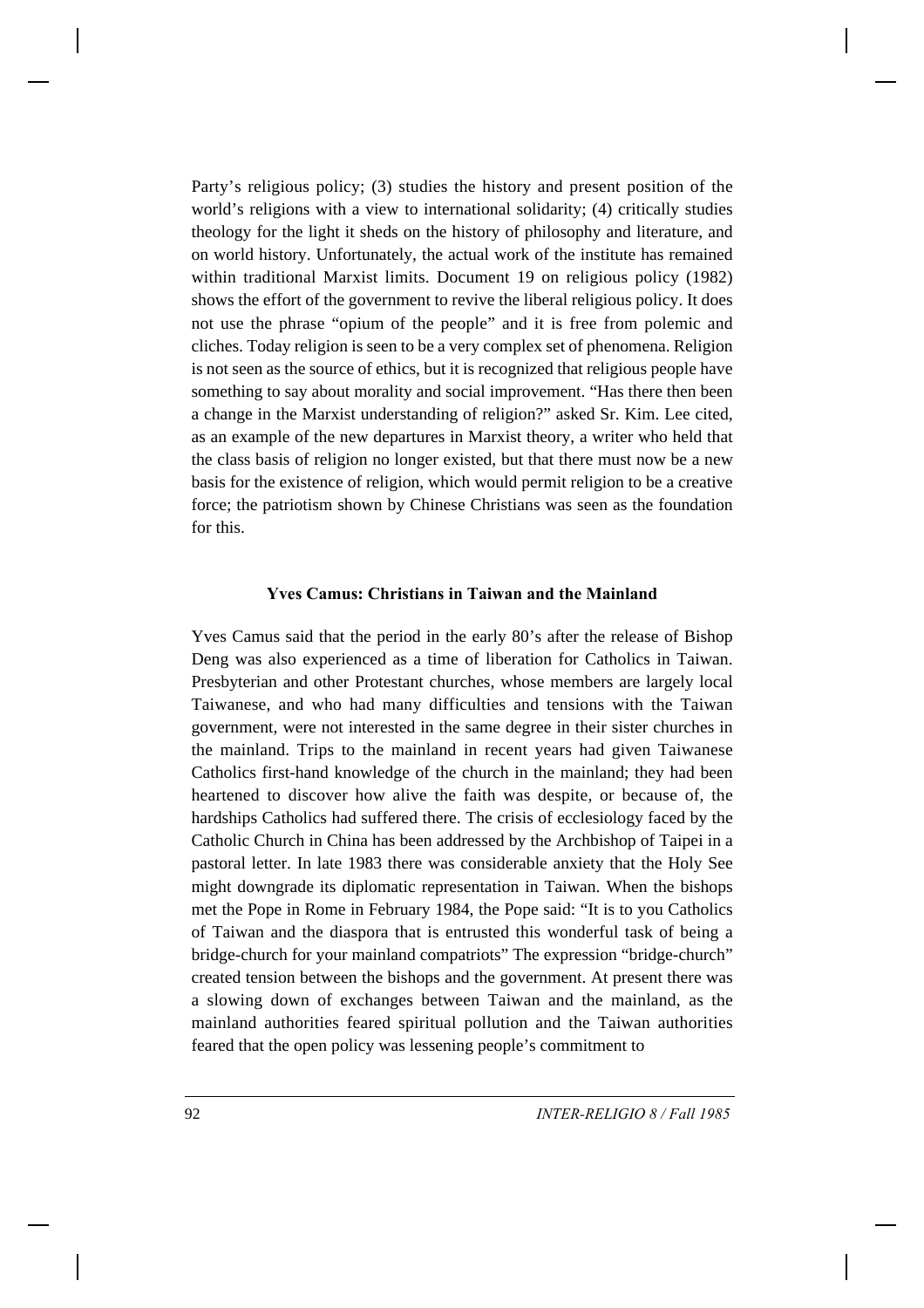strict nationalist ideals. The authorities asked the bishops not to send so many people to the mainland and not to speak about the notion of the bridge-church. However lectures on what Taiwanese Catholics could do to be a bridge-church continued; see Jerome Heyndrickx, "China and the Bridge-Churches," *Japan Missionary Bulletin,* 39:2, Summer 1985, pp. 40-49.

Heisig recalled Peter Lee's remarks about a new "theology of the secular" in China. In Taiwan it seemed that new efforts in theology focused on folk religion, in contrast to the political coloration of theology elsewhere in Asia. Camus said he had noted many articles on inculturation, chiefly with reference to Buddhism (Taoist studies worldwide are still only getting off the ground). Secularization in the local society, which has progressed very rapidly in recent years, is also a focus of concern. (Oddly, the head of the Congregation for the Doctrine of the Faith has cited Taiwan as a place where liberation theology is getting out of hand!) In reply to a question from Sr. Kim about the cultural and social position of Catholicism in Taiwan, Camus said that while the Protestant churches focused more on the local Taiwanese population, the influx of Catholics from the mainland had colored the Catholic Church. Catholic and Protestant influence cannot be measured numerically; Presbyterians in particular are very much inserted into the local communities, and their churches are self-supporting and well endowed. The Catholic community has not the manpower or resources to publish a widely circulated magazine, but it influences public opinion through newspapers, and through its members who are university professors. Jan Swyngedouw suggested that the bridge-church idea implied support for the unification of Taiwan with the mainland in opposition to the aspirations of the Taiwanese themselves. The Protestant churches' lack of interest in the mainland might show that they are more in favor of the Taiwanese. Camus did not think this was the right way to look at the question. O'Leary asked about a Presbyterian statement in 1975 in favor of a separate, independent Taiwanese state. Camus said we must distinguish Taiwanese intellectuals who might join the Taiwan Independence Movement, from influential Taiwanese in the banks and companies who would hesitate to shake the boat. O'Leary suggested that the repressive and reactionary elements in the political life of Taiwan might have influenced the Catholic Church also. Perhaps the laity of Taiwan were the sleeping giant of the Catholic Church in Asia, and could find in the church a voice for their aspirations. Camus cautioned against judging the Taiwanese church from a distance, and referred to recent articles in *Le Monde* which described the repression of political opposition in Taiwan.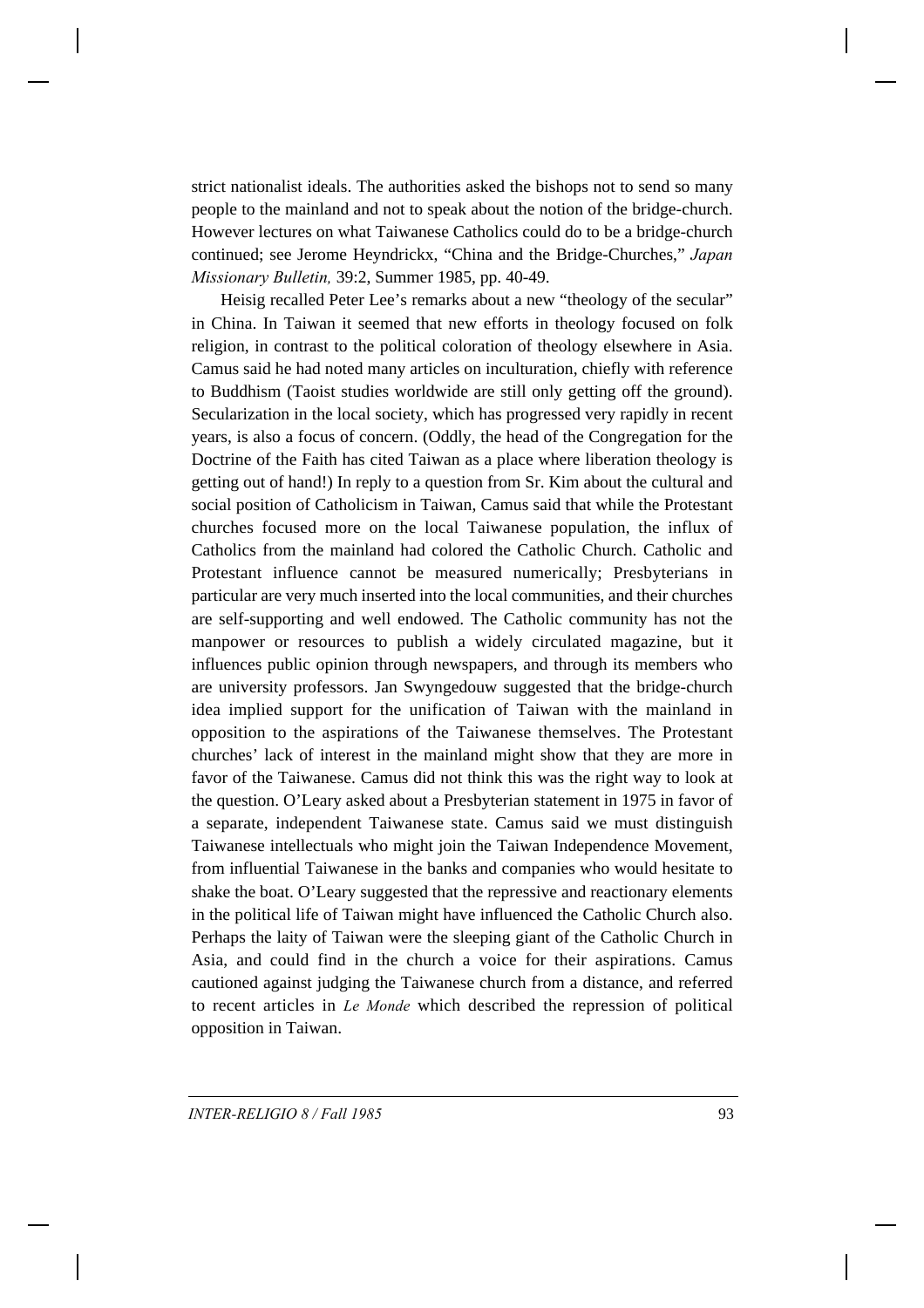Camus noted that Chinese religious policy, despite recent liberalization, remains very evidently Marxist. We should beware of going *plus vite que la musique* in this matter. The aims of the new policy are the traditional Chinese one of controlling religious groups and the classical Marxist one of creating the conditions for the disappearance of religion. The more recent thinking of some Shanghai writers who abandoned the goal of eliminating religion might be no more than a private point of view. A questioner inquired if there was room for a revival of religion in China in association with the current revival of capitalism (for pragmatic reasons in both cases).

Jan Swyngedouw asked what were the themes of interreligious dialogue in Taiwan. Camus said that representatives of different religions meet for scholarly or for political purposes. For instance, they worked out a common stand in regard to the abortion law. Interreligious dialogue was a matter of personal endeavor and not as advanced as in Japan. O'Leary recalled how Yves Raguin tried to put his Catholic students back in touch with their inherited Chinese religious sensibility, often buried at a subconscious level. Might not catechesis in Japan proceed on the same principle?

In reply to a question about the relation between self-support and othersupport in the Chinese churches, Lee described the Amity Foundation, set up by Protestant churches to receive contributions from overseas and to facilitate coordination of activities between Chinese Christians and church bodies who see them as equal parties. The Chinese churches have achieved autonomous selfhood and are now willing to work with their brothers and sisters. Interestingly, the funds channelled by the Amity Foundation are used for educational and social activities, not for direct evangelical or church-building work. The Chinese churches also cooperate willingly with the World Council of Churches. Edward Khong said that Chinese Catholics were anxious to expose themselves to the Church elsewhere; the Bishop of Shanghai, for example, always brings a seminarian with him on his travels; they seek cooperation on an equal basis with Catholics elsewhere.

#### **A Personal Reflection**

This thumbnail sketch has not captured all the nuances of the conference debates, which were extremely lively and marked by a high degree of mutual understanding, and of "openness and humility" to quote Bishop Tudtud 's homily at the Sunday liturgy. Those more familiar with the *Sitz im Leben* of all the participants must have been aware of many more nuances. In addition to the debates there was a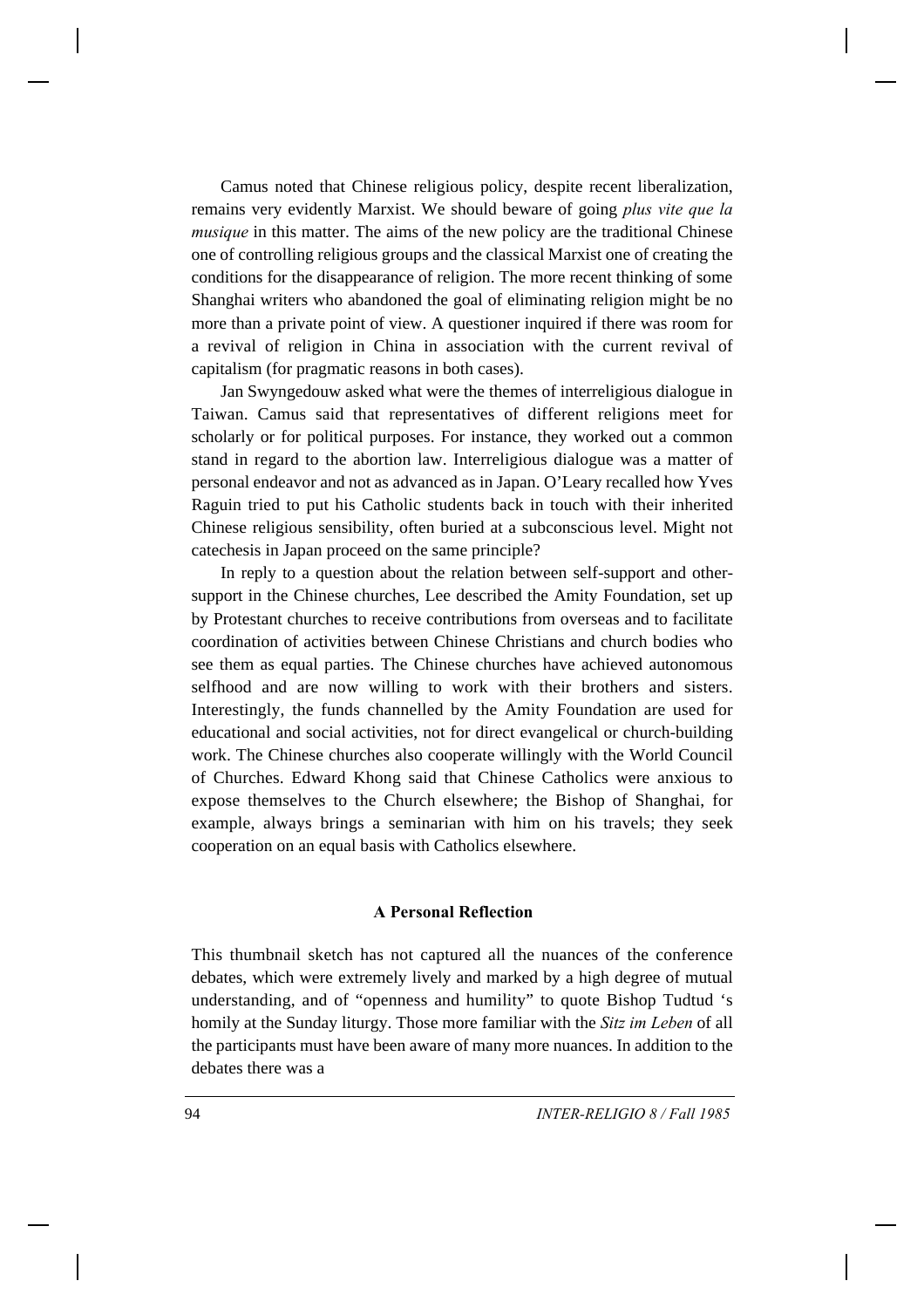constant flow of informal discussion at the coffee breaks, the breakfasts in the Aichi Kaikan, the Chinese dinner on the last night of the Conference, the university reception, not to mention the sequel experienced by the fortunate majority of the participants who set off on their Chinese tour the next day.

I was struck by the many theological questions surfacing throughout the discussion, and by the fact that these questions were not academically generated, but emerged directly from the experiences of everyday Asian life. It was also clear that Western theology had not worked out the answers to these questions and that they could not be worked out except in an indigenous East Asian theology, working *in situ* and pursuing the interaction with all the "partners," good and bad, who determine the way the scriptural word is heard and practiced throughout the region. These partners include not only the classical Buddhist, Confucianist, Taoist, and Islamic traditions, but also the abundant shamanistic, animistic or cosmic heritage of "people's religion," including its more recent forms in the proliferation of sects.

Every step in our dialogue with these partners has cultural, political and ecological implications, varying from place to place and constantly altering. Every step also rebounds on the self-understanding of Christians whose tradition has shaped and been shaped by Western philosophy, science and technology. This encounter of East and West is not merely the consummation of a theologico-philosophical dream which has been with us since antiquity; it also concerns "the fate of the earth" and the liberation of peoples from political oppression, cultural despoliation, and spiritual impoverishment. Nor can the encounter be mastered in general theologico-philosophical reflections, for it takes place essentially in particular local contexts; a dialogal theology is one at the service of this grassroots interaction, an auxiliary to the work of those basic communities which Harvey Cox describes as "the germ cells of the next era of our culture, Toynbee's internal minority, bearing our common future"

Christian theology has learnt, over the last centuries, to live with the tensions between its traditions and Western modernity. Now it finds itself obliged to face a new set of tensions which make necessary a new round of learning and adjustment. These tensions are created by the recognition of cultural pluralism, and of a "rough parity" between the great religious traditions; by the crisis of technology and the concomitant realization that the once despised tribal religions and cultures have much to teach us, and perhaps provide the essential basic climate of all religion and religious encounter; by the relativization of Western canons of reason and scientificity both through an internal self-critique and in face of the spiritual wisdom of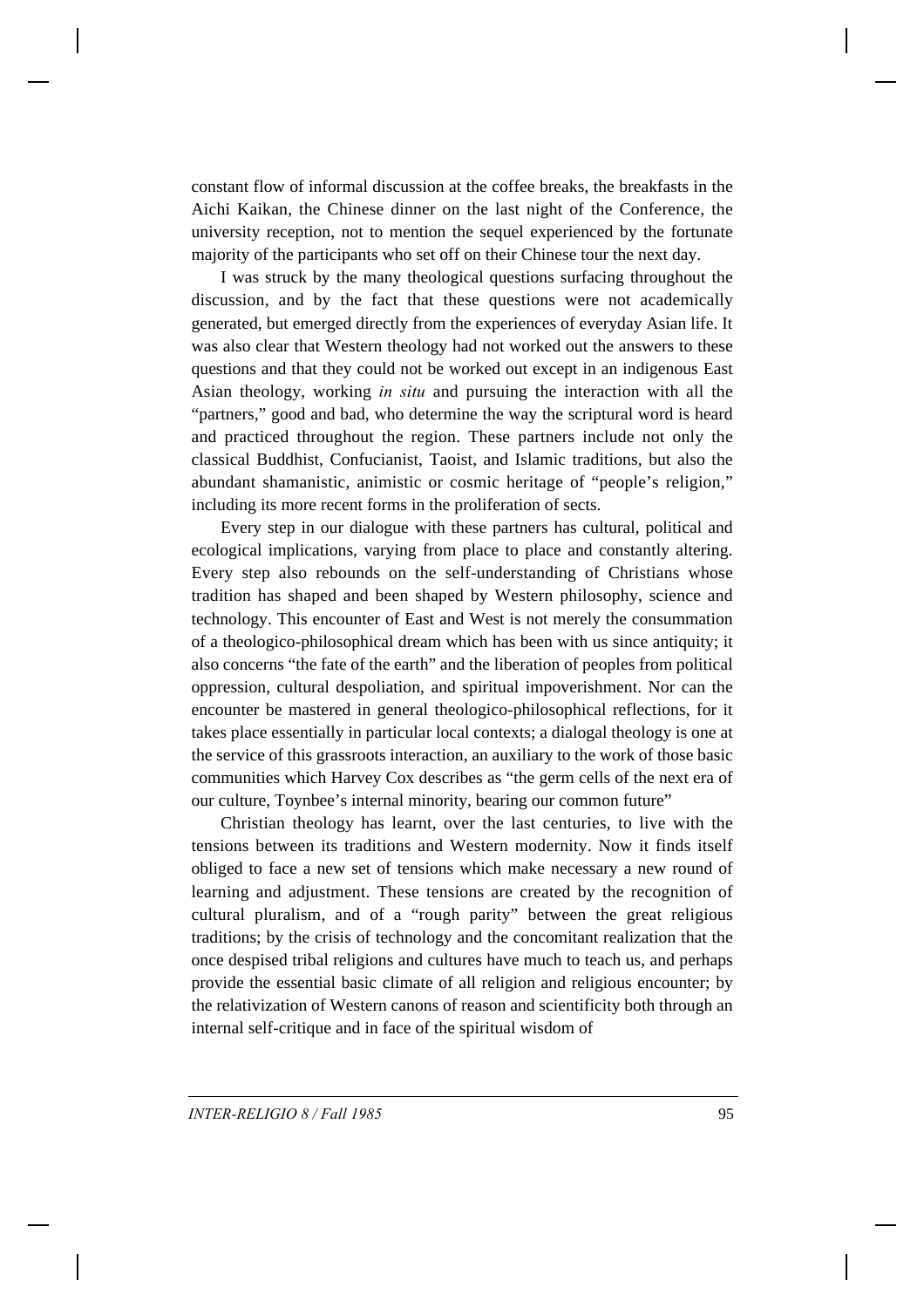other cultures. The tensions of the new situation can be lessened by the rediscovery of buried and repressed elements in the Jewish and Christian traditions, as for instance the cosmic or animist sensibility of Francis of Assisi. The apparent contradictions between Buddhist "atheism," "Pelagianism," reincarnationalism and the Christian notions of God, grace and immortality, between tribal animism and the secularizing thrust that runs from the prophets to Calvin, Barth, and Bonhoeffer, between the doctrine of Christ as unique savior and the countless mediators in Asian traditions, can be softened if both sides are willing to criticize their own inherited religious representations in every case. One of the effects of the contemporary encounter is to make all parties realize how much these representations are the product of cultural circumstance, and concomitantly, how near we are to one another when we focus on our common quest for truth—or for the unconditioned which somehow underlies every struggle for justice, peace, and full liberation. Thus the shock of difference can lead to a deeper experience of unity, a unity not imposed by the Western Logos but lived as the way of dialogue, to be recovered again and again.

But discernment in dialogue requires, not only the good will to recognize what we have in common, but the patience to live with our differences and with the ethical conundrums and theological surds these differences create These surds are of the kind that catalyze creative breakthroughs in every area of thought, and to brush them under the carpet in order to reach dialogal or intellectual harmony quickly, or in order to allay the increasingly widespread puzzlement caused to ordinary religious people by the fact of pluralism, is to lose the thread that can guide us in this labyrinth. We appreciate all the more the core-experience which unites religious humanity—Vatican II names it the Spirit moving in all hearts—if we bear in mind that our authentic access to that core can be maintained only through fidelity to our own tradition and through the travail of difference experienced when our tradition is drawn into dialogue with another one. Talk of the transcendent unity of religions has often led to the hasty unification of radically diverse historical traditions under some threadbare philosophical rubric, and to a loss of both fidelity and difference. The doctrine of the divinity of Christ is the thorniest crux presented by Christians in the interreligious encounter. Recently there have been a spate of efforts to rethink this doctrine in light of the quasi- divinization of Shakyamuni or of Amida in Mahayana Buddhism. Certainly the doctrine must be rethought and broadened, but it does not appear possible to treat it as a mythologoumenon, equally applicable to other founders of religions, without introducing a suicidal contradiction into Christian tradition. Here is a point where comparativist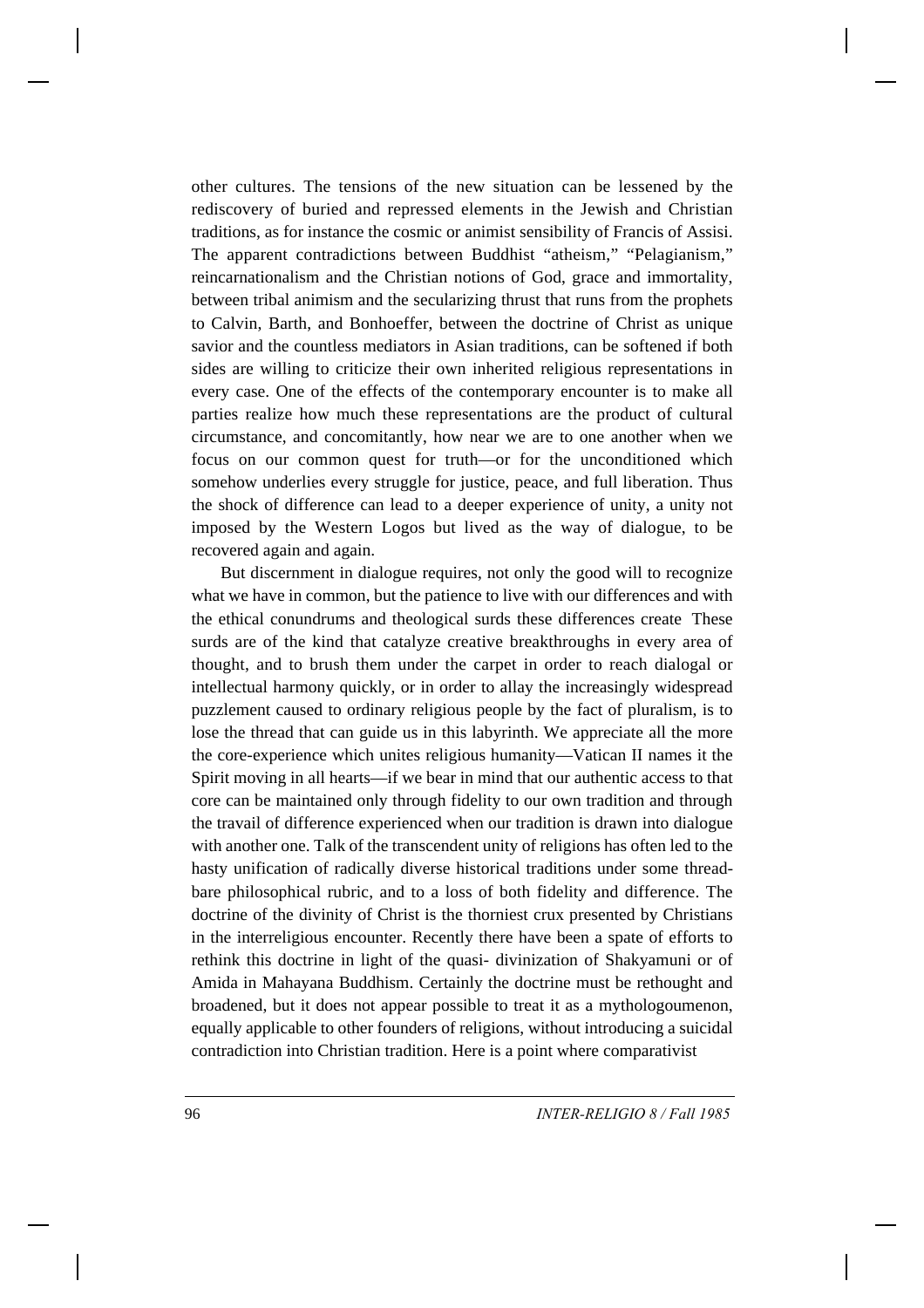harmonization and relativization runs aground on irreducible fidelity and difference. Dialogue should bring us to discern more clearly between such irreducible claims and what can be jettisoned cheerfully.

Discrimination need not be the enemy of dialogue. It can ensure that we dwell with the *koan* that pluralism presents, letting it truly baffle us, until such time as enlightenment unmistakably dawns. The desired enlightenment is surely not to be found in a rehash of any of the schemes of reconciliation of religious diversity worked out by Western thinkers since Voltaire and Lessing. When it comes, it should light up quite a new picture, marked by categories and differentiations, not predictable in advance, whereby the central convictions of each faith are illuminated and justified from a new angle, while at the same time exposed to ongoing purification through dialogue with other traditions of religious questioning. Dialogue is a plunge into empathetic engagement in the worlds of our neighbors and in their ways of acting out their "ultimate concern" Consequent on this first generous movement, and secondary to it, is the lucid discriminating assessment of what is at stake. It is regrettable if authoritative interventions reverse the order of these two procedures. Discrimination may discover flies in the ointment of tolerance, may even at times bring to light the Intolerable, but it also generates that critical lucidity without which the most challenging theological problem of the late twentieth century will remain unsolved. The participants in the Inter- Religio Conference are advancing so vigorously into the second moment of the dialectic of dialogue, without going back on any of the commitments they have made in the first, that it may be permitted to hope that some future Conference will be able to celebrate the attainment of the third moment, the moment of luminous resolution.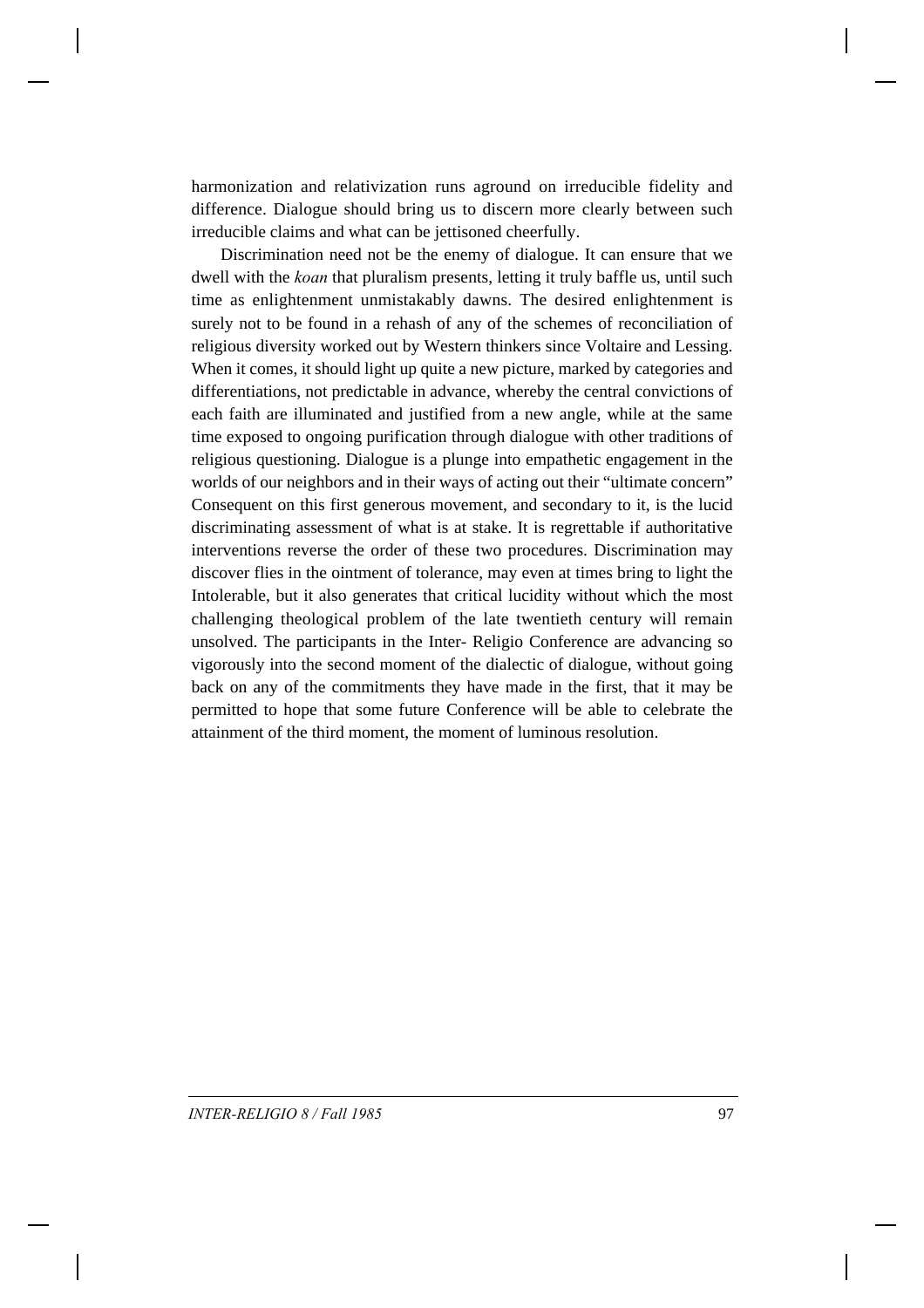#### **CONFERENCE PARTICIPANTS**

#### **Hong Kong**

Peter LEE *Tao Fong Shan Ecumenical Centre* Edward KHONG *Catholic Diocesan Commission for Non-Christians*

#### **Indonesia**

Michael SASTRAPRATEDJA *Sekolah Tinggi Filsaf at Driyarkara*

#### **Japan**

Thomas IMMOOS *Institute for the Study of Oriental Religions* Raymond Renson *Oriens Institute for Religious Research* YUKI Hideo Hakan EILERT Richard SPIER *NCC Center for the Study of Japanese Religions* Jan SWYNGEDOUW James HEISIG ISHI WAKI Yoshifusa TSUCHIDA Tomoaki Joseph O'LEARY Richard WENTZ Lawrence SULLIVAN *Nanzan Institute for Religion and Culture*

#### **Korea**

KIM Sung-Hae *Institute for the Study of Religion and Theology*

#### **Philippines**

Moctar MATUAN + Bienvenido TUDTUD *Gowing Memorial Research Center* Felipe GOMEZ *East Asian Pastoral Institute*